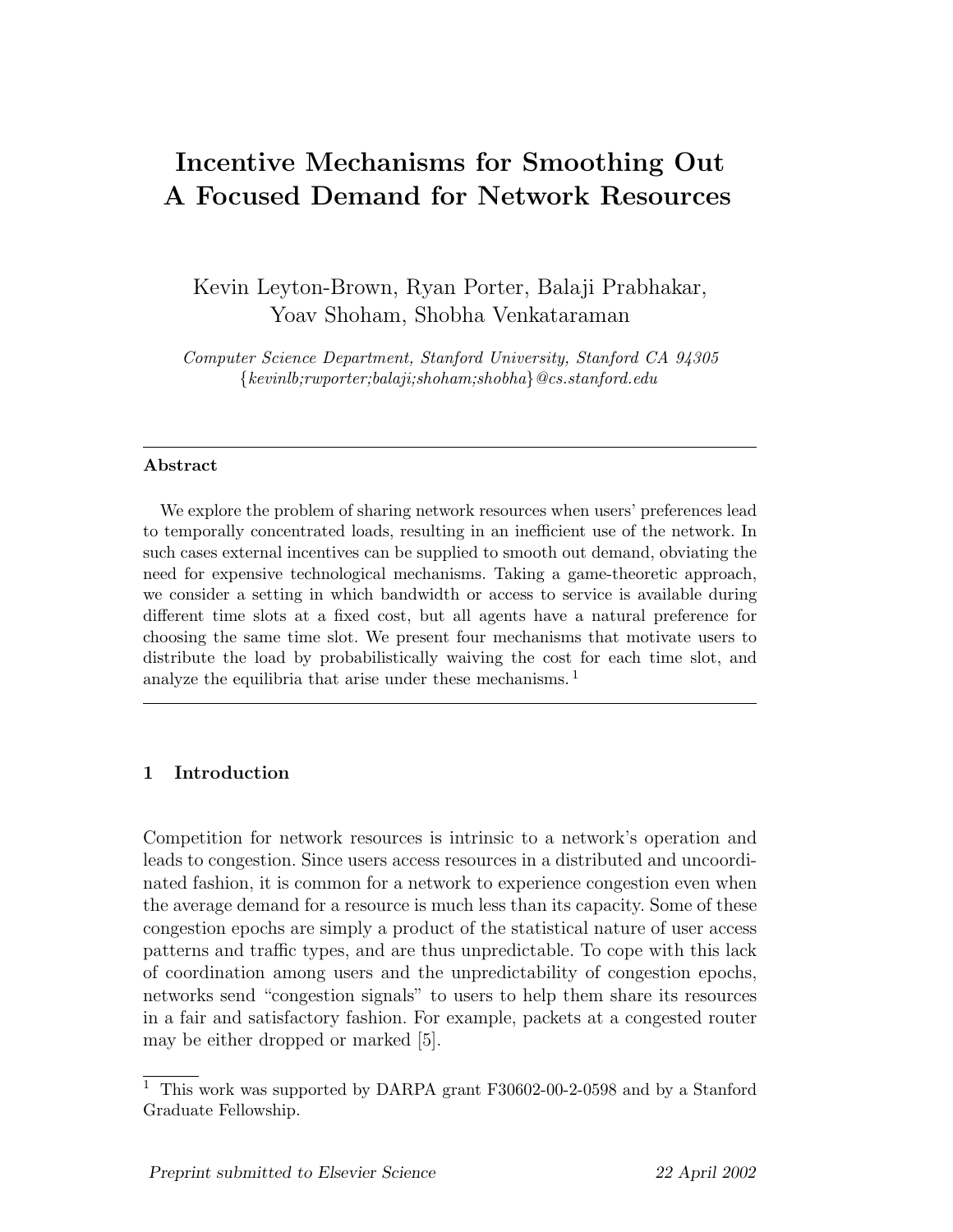A great deal of network congestion is not only caused by a lack of coordination, but also by users who aim to selfishly maximize the bandwidth available to them (see Shenker [18]). There exists a substantial body of work on the fair management of this sort of congestion in networks. In particular, the problem of designing congestion control and pricing mechanisms to provide differentiated qualities-of-service (QoS) in the Internet has received a lot of attention recently. The first common type of solution to this problem is technological: the network can erect "bandwidth firewalls" between packet flows using scheduling algorithms like Weighted Fair Queuing [3]. Such scheduling algorithms decrease or eliminate the dependence of one flow's QoS from the QoS of other flows. They can be difficult to implement in high-capacity routers, however, as they require the maintenance of per-flow state to distinguish, buffer and schedule the packets of individual flows. This has led researchers to explore trading off performance for simplicity of implementation, yielding router mechanisms that provide approximate fairness [6,17,16].

An alternate line of research takes an economic approach to congestion management. Following this approach the network attempts to induce users to condition their flows; this avoids the implementation complexity inherent in erecting explicit bandwidth firewalls. Using ideas from economics, MacKie-Mason and Varian [12] argued that this incentive can be provided by charging agents for the damage caused to others by their ill-conditioned flows. This work proposes a "smart market" that uses bids to set a price for network usage at each of several time slots. Gibbens and Kelly [8] suggest charging a user for the role its packets play in causing congestion; see also [9] and [10]. Odlyzko [14] proposes "Paris Metro Pricing": partitions of the network that behave identically but charge different prices, inviting users to choose the partition they believe will offer the best balance of cost and congestion.

In some situations, times of high demand are regular and predictable. Such *focused loading* can occur because many users' utility functions are maximized by using the network at some specific time. For example, early studies of longdistance telephone networks show a spike in usage when rates drop [13]. Figure 1 is a representative graph adapted from p. 450 of this paper, which shows telephone network traffic versus time of day. Note that usage falls off before the 1 PM rate drop, spikes afterwards and then falls off again. A recent study [1] considers dial-up data traffic in Ireland and the UK— where ISPs provide free Internet access but users pay for the duration of their phone connections where a focused load on the telephone network occurs from an increase in data connections when phone charges drop. Web servers also experience focused loading just before deadlines, or just after new content or services are made available. While these times are known well in advance, users have no incentive to avoid accessing the web site close to the deadline and thus can cause server overloads or crashes, to which system managers typically respond by buying more resources.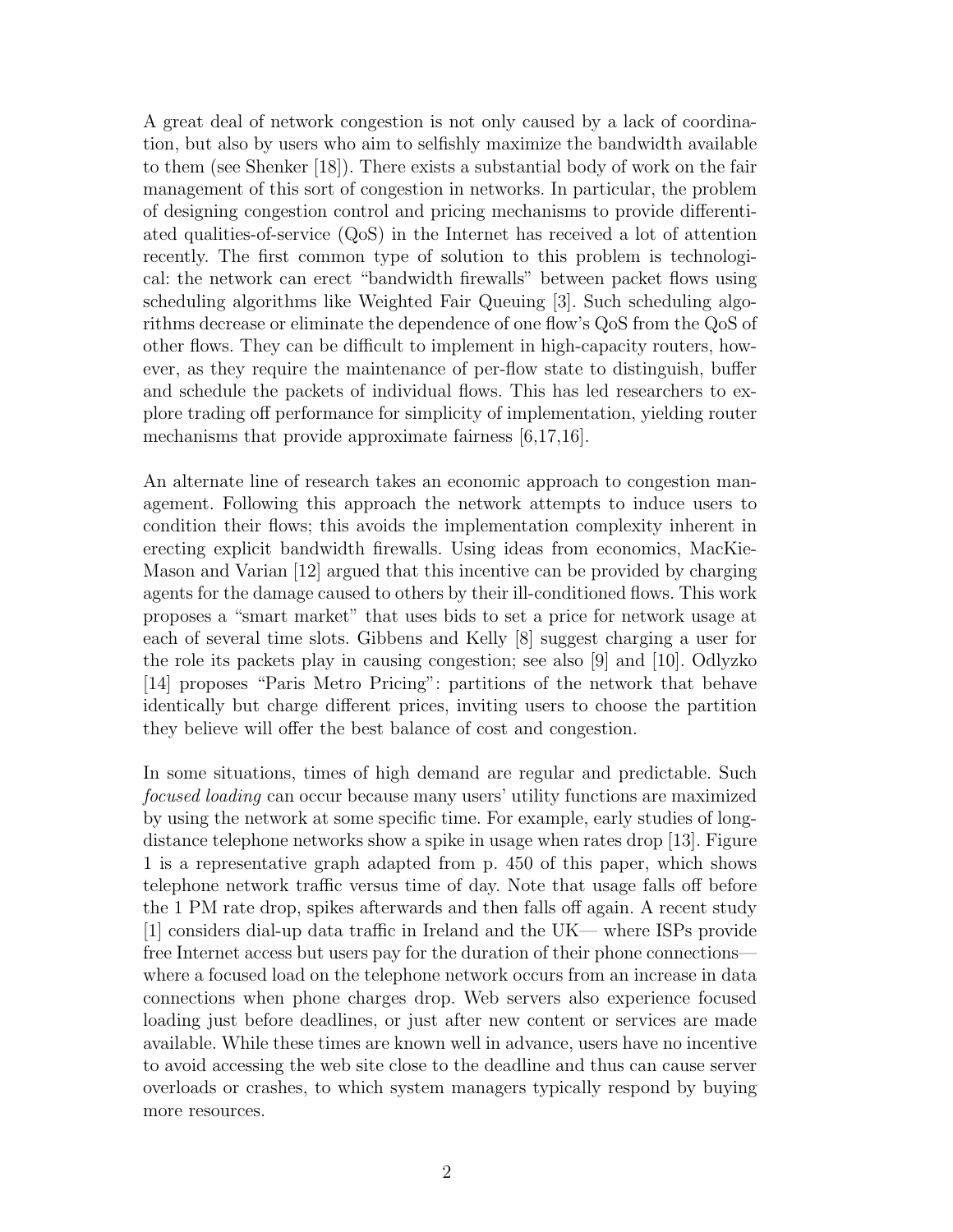

Fig. 1. Quarterly Trunk Calls on Weekdays in the United Kingdom, December 1975

What approaches would more directly address the source of the problem? It is instructive to examine a particularly elegant solution employed by radio broadcasters. To boost audience levels, radio shows routinely offer prizes to listeners such as concert tickets, vacations and money. Listeners tune in, wait for a signal such as a particular song and then call in hoping to win the prize. Of course, this invites an episode of severe focused loading at the switch board of the radio station as many listeners simultaneously call. The brilliantly simple way out is to announce that "caller number 9" will be the winner. This provides an incentive for listeners to randomize their call-in times—calling in too early or too late will not work—and the focused load is thereby diffused.

Of course, many of the general-purpose congestion management techniques surveyed above may also be applied to the special case of focused loading. We believe, however, that separate consideration of this special case is worthwhile, for two main reasons. First, the fact that focused loading occurs at very predictable times means that it is possible to know in advance the cases for which a specialized solution should be used. Second, the generality of the above congestion management techniques prevents them from explicitly taking into account information about agent valuation functions. Focused loading occurs because many agents prefer to use the network at the same time. This additional knowledge makes it possible to design mechanisms that collect more revenue and make fewer (e.g., computational) demands on the network.

In this paper  $2$  we propose a game theoretic model of the problem of defocusing predictable and time-dependent focused loads. We attempt to explain why techniques such as the radio show announcement can be effective, while also

<sup>2</sup> A preliminary version of this paper was presented at the ACM Conference on Electronic Commerce, 2001 [11].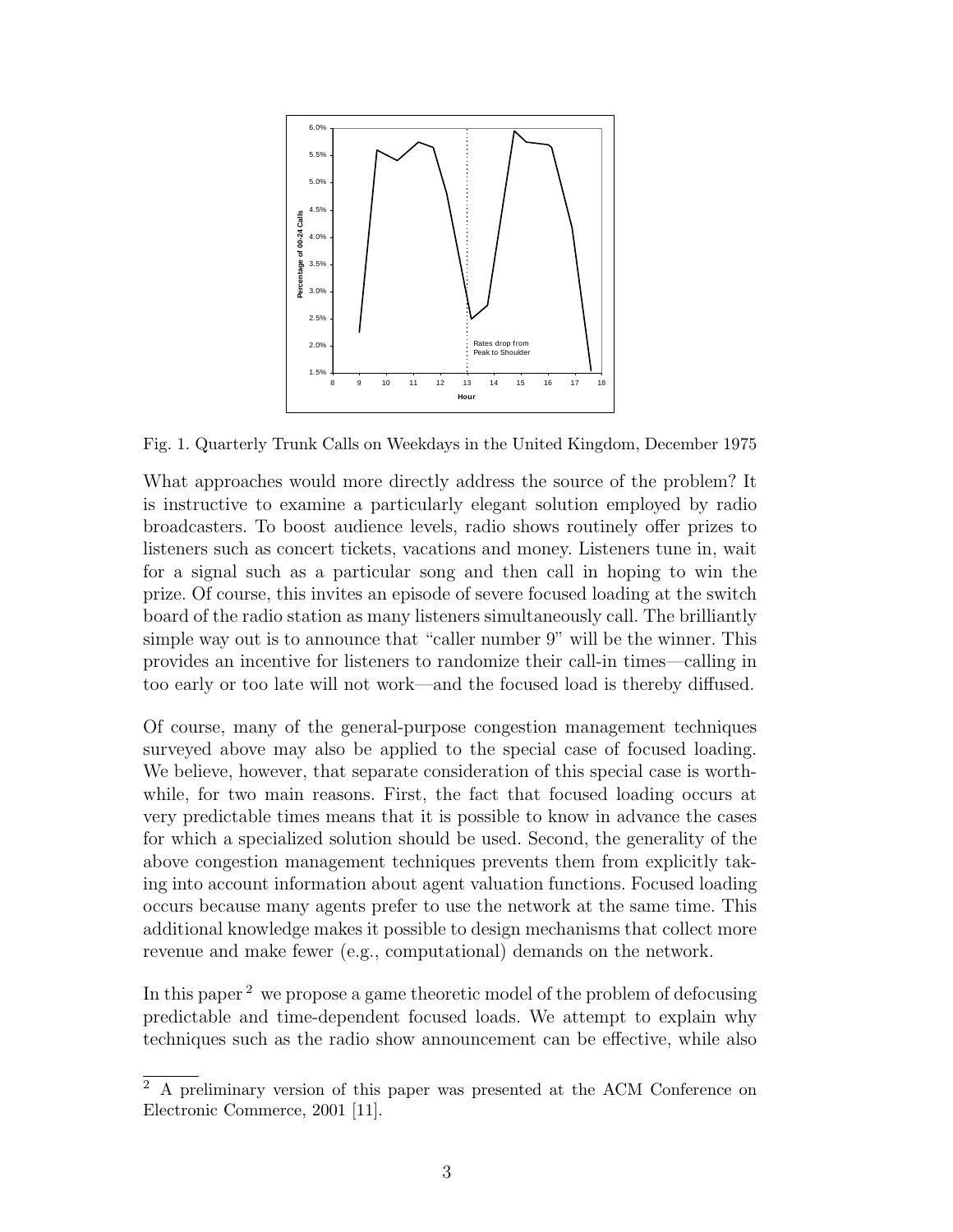contributing a formal model that permits analysis. While we do not rely on any particularly advanced results from game theory or mechanism design, we do assume that the reader is familiar with such concepts as individual rationality, risk attitudes (e.g,. risk neutrality, risk aversion) and dominant strategies. Also in the game theoretic tradition, we refer to users as agents. Good introductions to the concepts listed above are provided in [7,15].

In Section 2 we give a formal model of the temporal resource contention problem, define metrics for evaluating agent distributions and related notions of optimality, and specify agent utility functions. In Section 3 we propose a simple mechanism under which load balancing is a weak equilibrium for agents who value slots identically. We strengthen this to a strict equilibrium in Section 4 and also prove that this mechanism is arbitrarily close to optimal. In Sections 5 and 6 we relax the assumption that all agents have identical utility functions and present two mechanisms that balance load when only bounds on agent valuations are known. Since these mechanisms cannot take into account exactly how much each agent would be willing to pay to use the network, these mechanisms are not optimal; however, we prove a bound on their optimality which depends on the tightness of the bound on agent utility functions. If these mechanisms were used in the original case where agents value slots identically, then they too would be arbitrarily close to optimal. Finally, in Section 7 we summarize and compare the four mechanisms presented in this paper.

## **2 Problem Definition**

In order to motivate the notation that we will use throughout the paper, it is helpful to begin with an example. Consider a network resource with a fixed number of identical time slots, where usage cost does not depend on the time slot. For example, consider a usage-based web service such as a pay-per-view streaming video service in which usage is divided into half-hour blocks from 7 PM to midnight. We assume that each agent wants to use the network during only one time slot, that each agent knows his own valuation for each slot, and that all agents' utilities are maximized by using the network during the same slot. For example, all agents might prefer to use the network from 7:00 to 7:30, having strictly monotonically-decreasing valuations for later slots as compared to earlier slots. Since time slots are priced identically, rational agents would all choose to use the network from 7:00 to 7:30, leading to a focused load. We further assume that although the capacity of the network resource is unlimited (e.g., hosted on an ASP) the operator of the resource has an exogenous desire for users to de-focus their demands (e.g., the ASP charges the operator for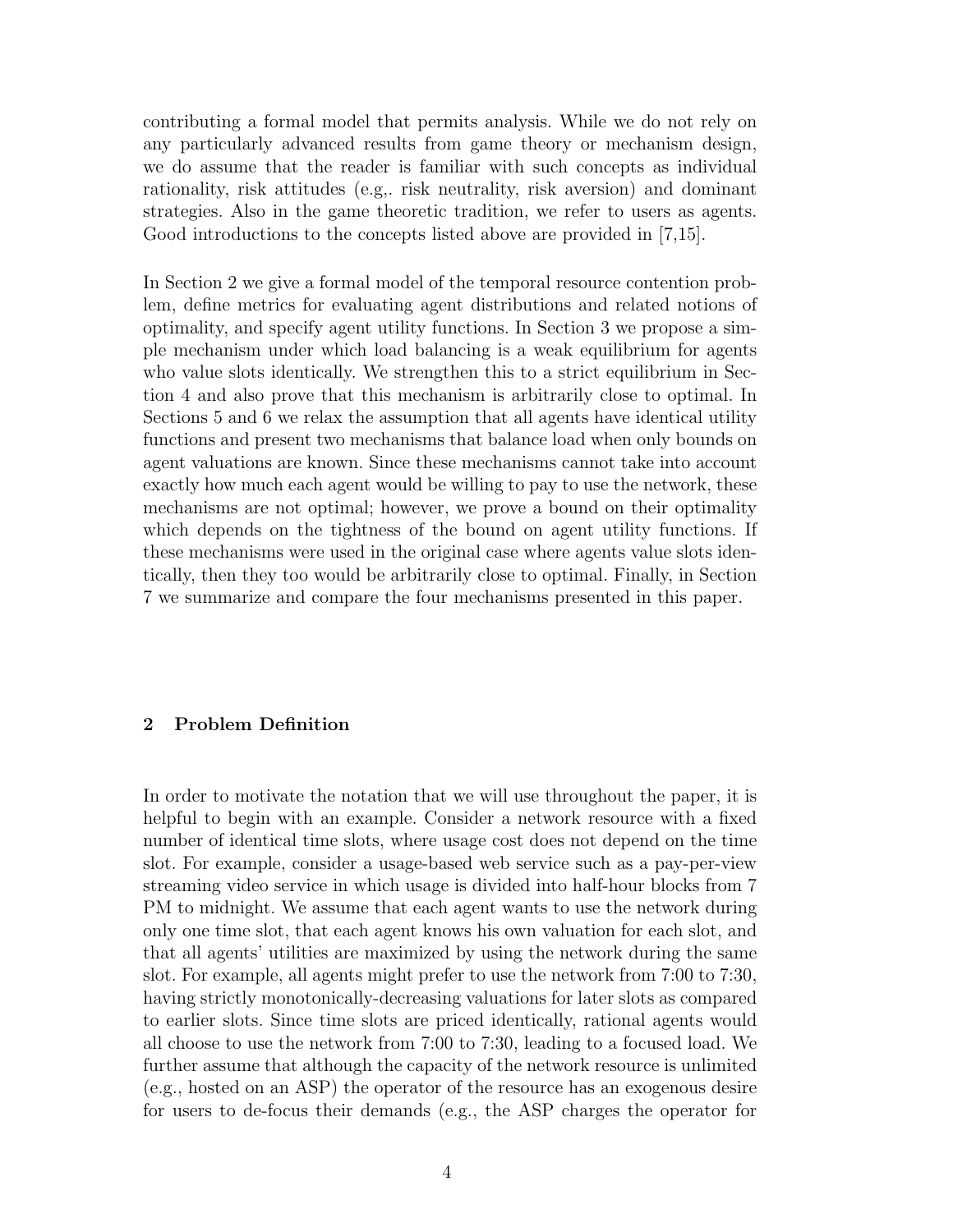peak bandwidth used  $3$ ).

### *2.1 Mechanism Characteristics*

In order to spread out the focused load, the network will provide agents with an incentive to choose slots other than  $\overline{s}$ . In this paper we will consider mechanisms in which agents are probabilistically spared the usage cost for the slot they choose. The cost of using the slot is waived according to a probability which depends on the slot chosen, and which is independent of the probabilities corresponding to other slots.

More formally, a mechanism  $\Phi$  is defined by a tuple  $\langle t, m, N, f(.) \rangle$ . The network operates over t time slots, where each slot has a fixed usage cost of  $m$ , and where the set N of n agents,  $a_1 \ldots a_n$ , intend to use the network. Each agent  $a_i$ takes an action  $A_i$  of using a slot. The function  $f : A_1 \times \cdots \times A_n \to [0, 1]^n$  maps the actions taken by all agents into individual probabilities  $P_i$  that the cost of the slot chosen by  $a_i$  will be waived. Though f is specified by the mechanism, the network must draw from each  $P_i$  to determine whether the usage cost will actually be waived for each agent. Note that the  $P_i$ 's are independent. By q we denote the expected number of slots that will be offered to at least one agent for free. The distribution of agents is denoted d, and so  $d(s)$  is the number of agents who chose slot s.

#### *2.2 Agent Characteristics*

We assume that all agents are risk neutral. Agent  $a_i$ 's valuation for slot s is given by an arbitrary non-negative function  $v_i(s)$ . Let  $\overline{s}_i = \arg \max_s v_i(s)$  and  $s_i$  = arg min<sub>s</sub>  $v_i(s)$ . Because we are concerned with cases in which focused loading occurs we will assume that all agents have identical and unique mostand least-preferred slots, although this assumption is not required for any of our results. (If agents find several slots to be the most preferable, some amount of load balancing is likely to occur without any intervention by the network, as agents will distribute themselves across these slots.) Therefore, we define constants  $\overline{s}$  and  $\underline{s}$  such that for all  $i, \overline{s}_i = \overline{s}$  and  $\underline{s}_i = \underline{s}$ . In sections 3 and 4 we will make the assumption that all agents' valuation functions are identical

<sup>3</sup> A number of proposals for usage-based pricing of bandwidth suggest charging according to the "effective" bandwidth consumed by an operator. Roughly, the effective bandwidth of a connection is a value between the mean and peak bandwidths, capturing the trade-off between the long-term average amount of bandwidth used by the connection and the instantaneous peak bandwidth consumption. See, for example [4], and the references therein.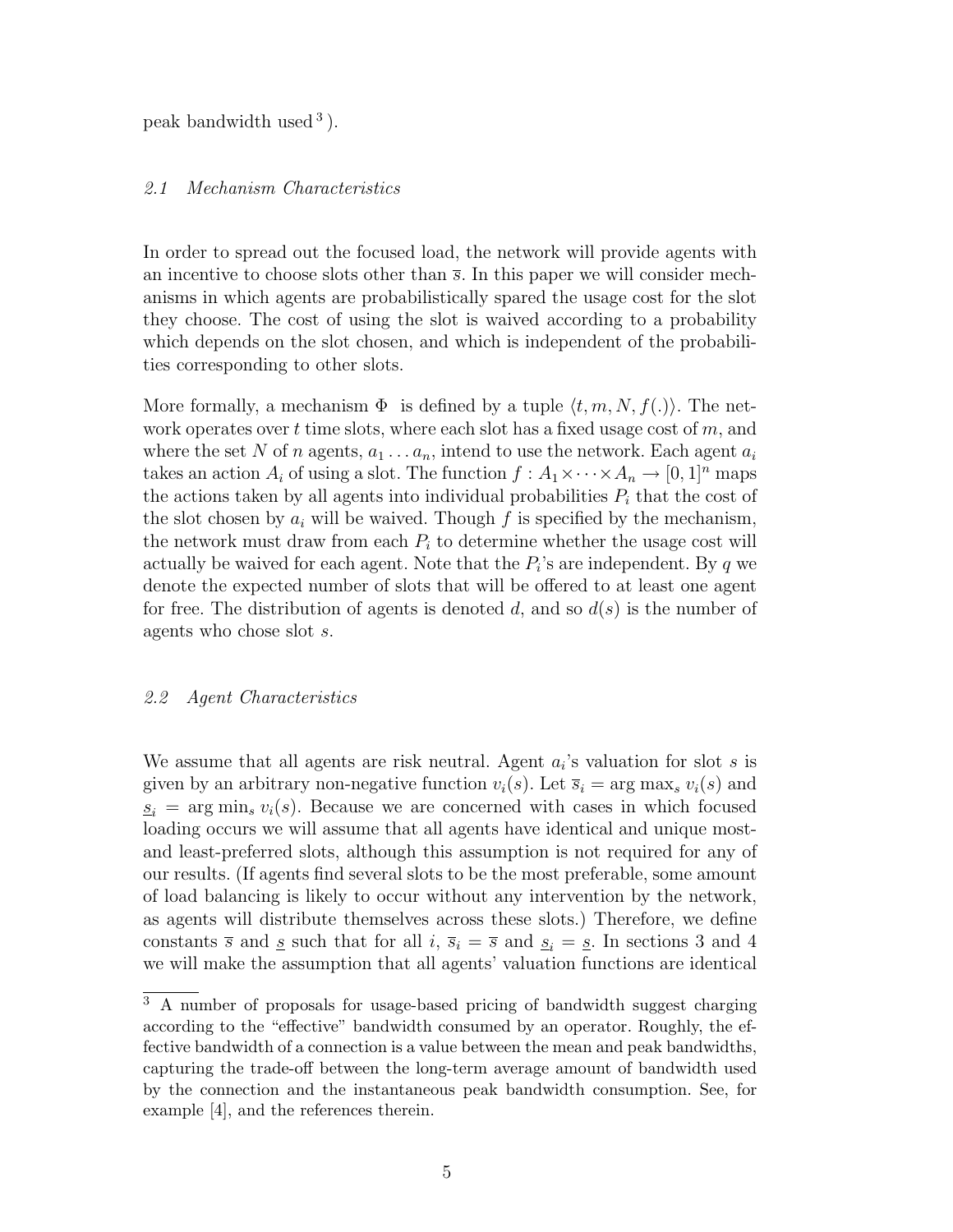(in these sections we will use the notation v rather than  $v_i$  to describe agents' valuations). Of course this assumption is not realistic; we relax it in sections 5 and 6. Let  $v^l$  and  $v^u$  be lower and upper bounds on all agents' valuations, respectively: i.e.,  $\forall i, s \ v^l(s) \leq v_i(s) \leq v^u(s)$ . It is important to note that these bounds apply to all agents: in our model no agent has a valuation for slot s lower than  $v^l(s)$  or higher than  $v^u(s)$ .<sup>4</sup> Using this notation, the restriction on agents' valuations in sections 3 and 4 can be understood as the case where  $\forall s \, v^l(s) = v^u(s)$ . Finally, each agent  $a_i$  may also receive a signal from the network, denoted  $\sigma(a_i)$ .

In our model, the decision faced by agents is simply to choose a slot s. The space of agent strategies  $\mathcal S$  is the space of all functions mapping from the information available to a probability distribution over slot choices. We denote an element of S as  $S = \Pi(s)$ : a distribution over slot choices. Agents are aware of the mechanism and consider it when determining their strategies. Let  $\varphi \in \mathcal{S}^n$  denote a set of agent strategies, which we formally call a *strategy profile*. Let  $\varphi(i)$  denote  $a_i$ 's strategy under strategy profile  $\varphi$ , and let  $\{\varphi \setminus i, S\}$ denote the strategy profile where all agents  $j \neq i$  choose the strategy  $\varphi(j)$  and agent  $a_i$  chooses the strategy S. We can write agent  $a_i$ 's expected utility under strategy profile  $\varphi$  (recall that  $\varphi(i)$  is a distribution over slot choices for agent  $a_i$ , and hence  $\varphi(i)(s)$  is the probability that agent  $a_i$  will choose slot s under strategy profile  $\varphi$ :

$$
u_i(\varphi) = \sum_{s_1=1}^t \dots \sum_{s_i=1}^t \dots \sum_{s_n=1}^t \left[ \left( \varphi(1)(s_1) \cdot \dots \cdot \varphi(n)(s_n) \right) \cdot \left( v_i(s_i) - \left( 1 - f(s_1, \dots, s_n)_i \right) m \right) \right] \tag{1}
$$

We can now give a key definition:

# **Definition 1**  $\varphi$  *is a* Nash equilibrium *of*  $\Phi$  *if*  $\forall i, \forall S, u_i(\varphi) \geq u_i(\{\varphi \setminus i, S\})$ *.*

Intuitively, no agent can gain by unilaterally deviating from a Nash equilibrium. This type of equilibrium is also referred to as a weak Nash equilibrium since it is possible that the agent receives equal utility from alternative strategies. When no such alternative exists, we have a *strict* Nash equilibrium:

 $^4\,$  While these bounds strengthen our results, the assumption that they exist is not unrealistic. The upper bound is easily justified by the fact that no agent is willing to pay an arbitrarily large amount. The lower bound is trickier, since agent  $a_i$  might simply not be interested in using some slot s (i.e.  $v_i(s) = 0$ ). However, since we're interested in defocusing the load, in practice we will be considering time slots that agents want to use. Therefore, it is not unrealistic to assume that every agent has a non-zero valuation for every slot.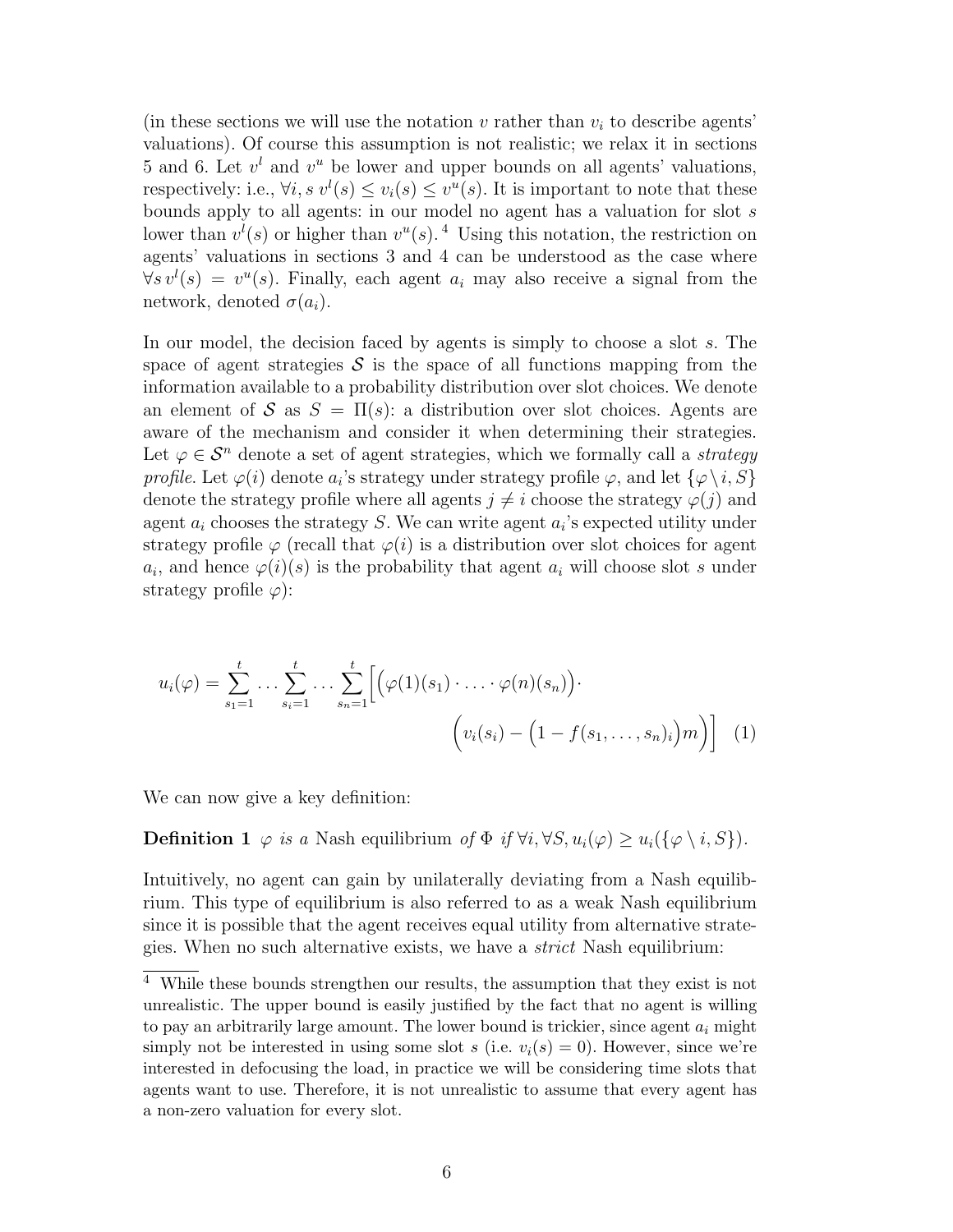**Definition 2**  $\varphi$  *is a* strict Nash equilibrium *of*  $\Phi$  *if*  $\forall i, \forall S \neq \varphi(i), u_i(\varphi) >$  $u_i(\{\varphi \setminus i, S\}).$ 

Equation (1) is complicated because it accounts for the calculation of the probability that slot  $s_i$  is free, starting from a strategy profile. Although this definition of utility is necessary for discussing Nash equilibria, in other parts of the paper we will find it more convenient to take as given the same distribution  $p$  for all agents, indicating the probability of each slot being free. We can then specify an expression for  $a_i$ 's expected utility for choosing slot s:

$$
u_i(s) = v_i(s) - (1 - p(s))m
$$
 (2)

### *2.3 Restrictions on the Class of Mechanisms*

We now consider restrictions on the class of mechanisms that could be used to solve the focused loading problem, not to make the problem easier to solve, but in order to identify solutions with desirable characteristics. First, we introduce a restriction concerned with agents' incentives to participate (as discussed below, this condition is stronger than the standard mechanism design requirement of individual rationality). Next, we discuss restrictions that could arise from implementation considerations and the case of continuous pricing.

# **Definition 3** *A mechanism*  $\Phi$  *is* participation-safe *if and only if*  $m \leq v^l(\overline{s})$ *.*

We will consider only participation-safe mechanisms in this paper; that is, we require that the fixed usage cost for the network resource must never exceed the lower bound on any agent's valuation for his most-preferred slot. Intuitively, this means that every agent will always be able to choose at least one slot in which his payment will never exceed his valuation, and hence that it will be rational for him to participate regardless of how the mechanism assigns free slots. Observe that participation-safety implies individual rationality, because, regardless of  $P_i$ , agent  $a_i$  can choose slot  $\overline{s}$  and achieve a non-negative utility. Individual rationality does depend on  $P_i$ , and thus is a weaker condition.

We do not restrict the class of mechanisms in order to simplify analysis. As it turns out, it is very easy to design and analyze mechanisms that have a fixed cost exceeding all agents' valuations, and then reward agents only when they behave as desired. Such mechanisms can have good theoretical characteristics (such as optimality, defined below) and can remain consistent with individual rationality by assuring agents non-negative expected gain. Indeed, it turns out that in what follows, everywhere we prove  $\varepsilon$ -optimality or  $(c + \varepsilon)$ optimality, we could prove optimality or  $c$ -optimality, respectively, if we were not restricted to participation-safe mechanisms. However, we believe that such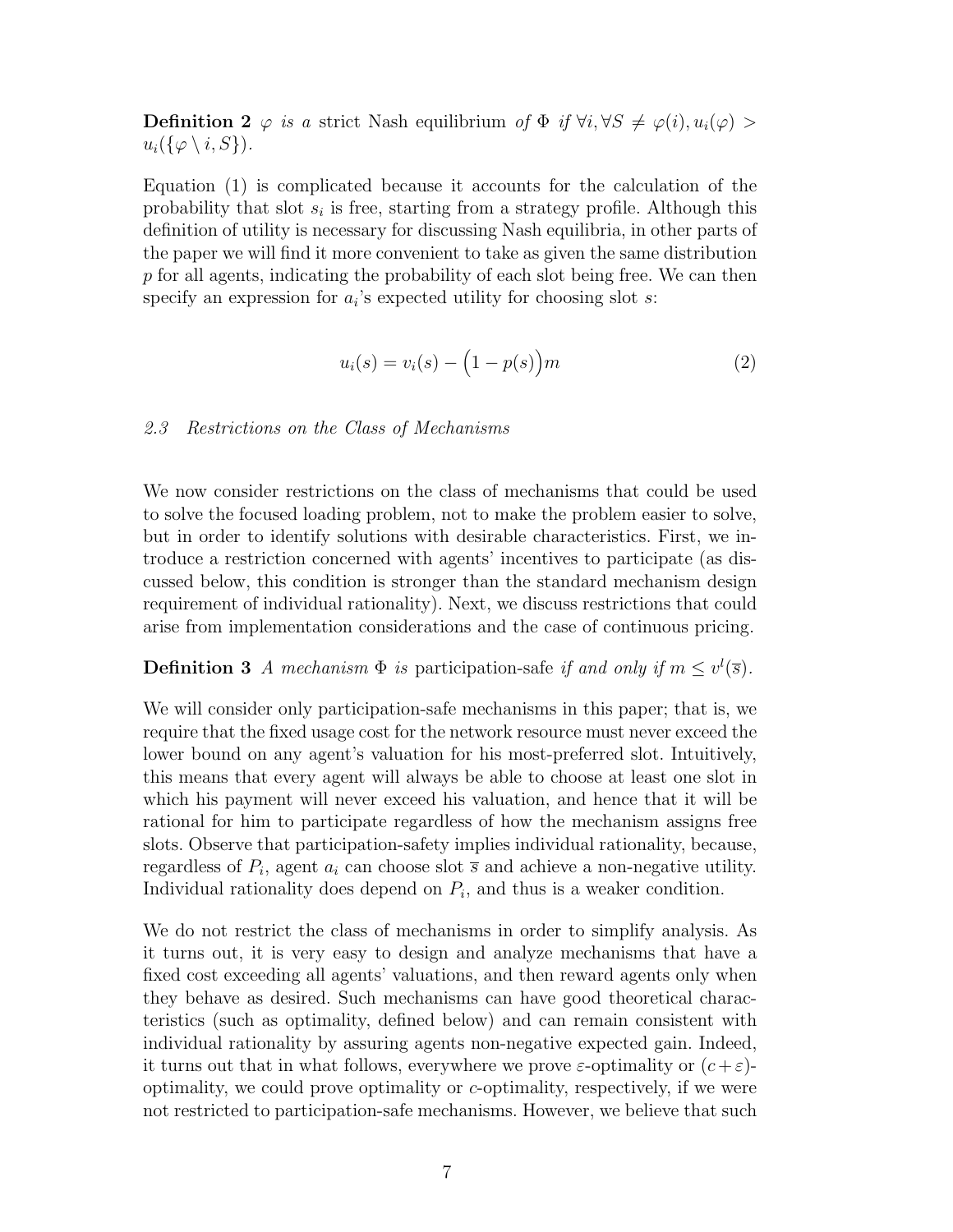mechanisms would be considered unreasonable to deploy in practice despite their theoretical benefits, because they address the problem of focused loading by threatening agents with unviable alternatives—slots whose expected costs exceed agents' valuations—rather than giving agents positive incentives to behave as desired.

Because of the difficulty of implementing complex protocols on a highly-loaded network resource, it is worthwhile to consider various other restrictions on the class of mechanisms. For example, it may or may not be possible to reimburse agents after all agents have chosen a slot, as opposed to doing so after each agent chooses. Also, it may or may not be permissible for f to depend on what slots agents chose, as this would require that information be stored for each agent, and again that billing be deferred until after all agents have selected slots. In some settings it might not be reasonable for the network to give signals to agents; in other cases, it would be possible to give signals but not to record which signals were given to which agents. The significance of the time, space and communication complexity of the mechanism may also vary depending on the setting. We discuss these and other trade-offs in section 7.

Also, it might appear that more powerful mechanisms could be designed if prices could be varied arbitrarily, as opposed to our model in which slots must be priced at either  $m$  or 0. In fact, since we assume that agents are riskneutral, agents will be indifferent between any slot priced on the range  $[0, m]$ and the same slot made free with an appropriate probability. Furthermore,  $m$ can be increased arbitrarily. In the case of risk-averse agents, such 'continuous pricing' *would* be useful: our results throughout this paper hold for risk-averse agents if and only if this sort of continuous pricing scheme is used. We have chosen not to emphasize continuous pricing because it would be likely to make greater computational and communication demands on the network; however, all our results are compatible with such a scheme, and furthermore our bounds on q and m (see, e.g, equations  $(7)$ ,  $(8)$ , and  $(9)$ ) may be dropped in this case.

### *2.4 Evaluating Outcomes*

The network has two aims: to balance the load caused by the agents' selection of slots and to collect as much revenue as possible. We denote the network's expected revenue given a mechanism  $\Phi$  and equilibrium  $\varphi$  as  $E[R|\Phi,\varphi]$ . The network collects a payment of  $m$  from each participating agent except for those who receive free slots. Expected revenue is given by: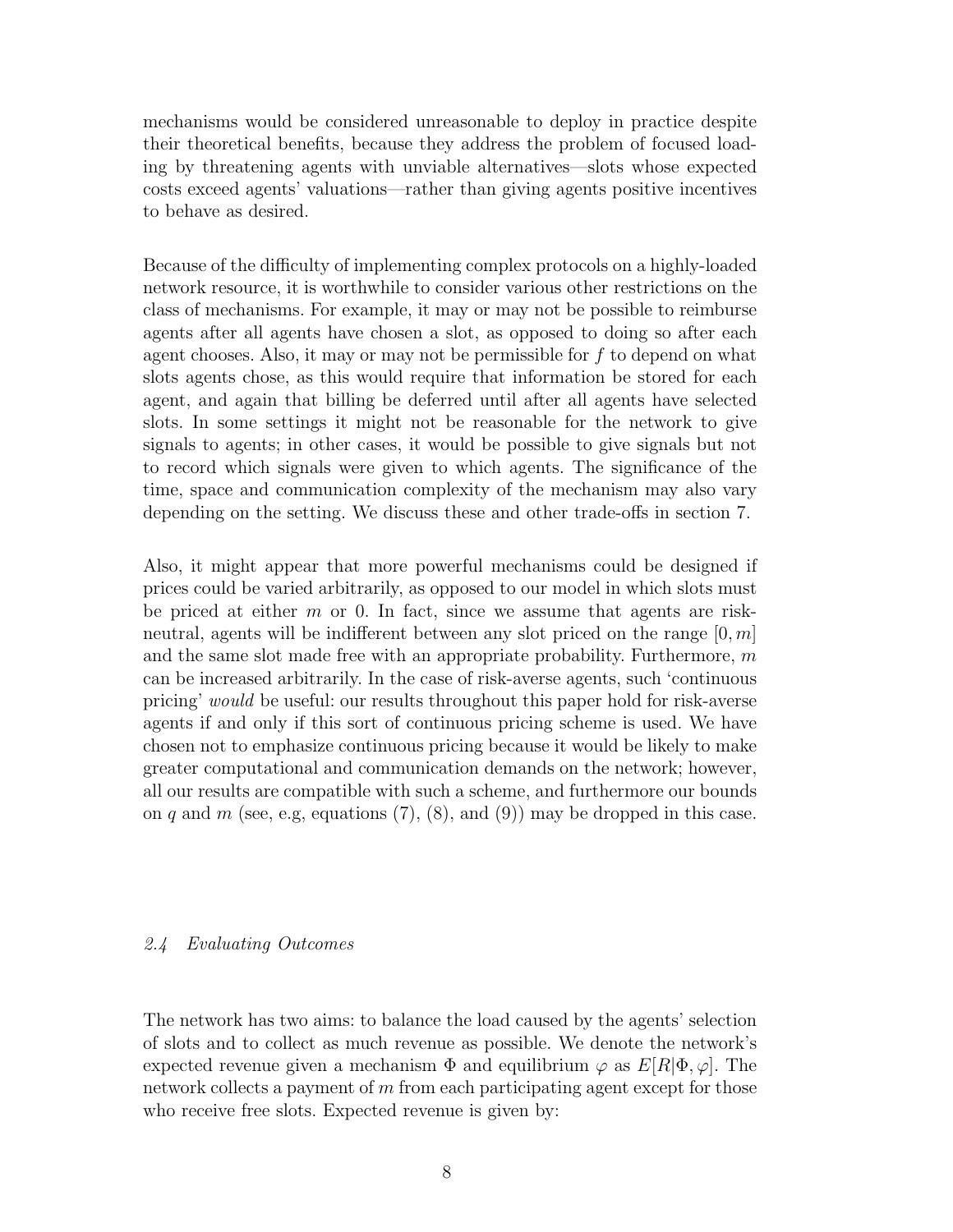$$
E[R|\Phi,\varphi] = \sum_{i=1}^{n} \sum_{s_1=1}^{t} \dots \sum_{s_n=1}^{t} \left[ \left( \varphi(1)(s_1) \cdot \dots \cdot \varphi(n)(s_n) \right) \cdot \left( 1 - f(s_1, \dots, s_n) \right) m \right] \tag{3}
$$

We define  $g$  as the monetary value to the network of the variance of load across the set of time slots. Lower variance corresponds to a more even load and thus to a higher dollar value; thus g must decrease strictly as variance increases. We will say that load is balanced when  $g$  is maximized, which corresponds to minimal variance. We define the *superlinear summation* class of functions to be the set of functions in which  $g(d) = -\kappa \sum_i h(d(i))$ , where h is superlinear in  $d(i)$  and  $\kappa$  is a constant that is used to indicate the relative importance of load balancing to the network. Note that this measure is only reasonable if we assume that each agent consumes about the same amount of load. The expected value of load balancing is given by:

$$
E[g|\varphi] = \sum_{d} g(d) Prob(d|\varphi)
$$
 (4)

Maximizing revenue and maximizing  $g$  are conflicting goals, as it costs the network more to induce an agent to choose slot  $\frac{s}{s}$  than to choose slot  $\overline{s}$ . Indeed, note that revenue is maximized in the original focused loading equilibrium when all agents choose  $\bar{s}$  and  $\forall i P_i = 0$ . According to our problem definition, agents are *willing* to distribute themselves this way, and thus this equilibrium can be achieved without waiving any agents' usage fees. In some systems this could be a desirable outcome; however, we have assumed that the mechanism designer would prefer at least some balancing of the load. The network must therefore trade off quality of load balancing against expected revenue; the degree of trade-off desired may be specified through the choice of  $\kappa$ . Given definitions of the expected values R and g, we can define z, the network operator's evaluation of equilibrium  $\varphi$  of mechanism  $\Phi$ :

$$
z(\Phi, \varphi) = E[R|\Phi, \varphi] + E[g|\varphi]
$$
\n(5)

It will be useful to define the best possible distribution of agents given a free slot distribution that applies to all agents. Imagine a mechanism  $\Phi_{all}$  in which all strategy profiles are in equilibrium, and  $P_i = p(A_i)$ . Intuitively, this is the best distribution of agents for the mechanism, given the constraint that the free slot distribution must be the same for all agents.

**Definition 4** *A distribution* d *is ideal for* p(s) *if and only if an equilibrium*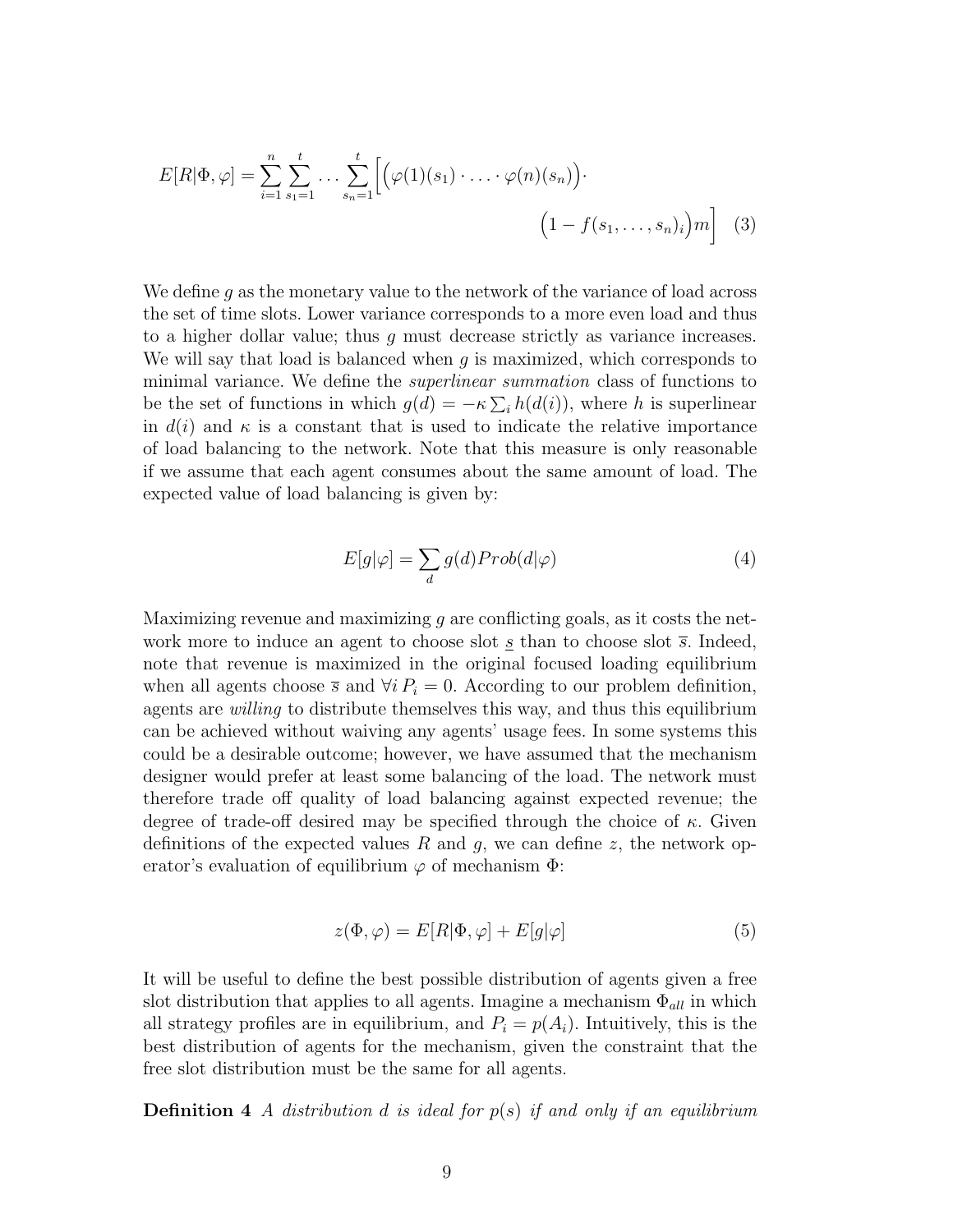$\varphi$  which deterministically results in distribution d maximizes  $z(\Phi_{all}, \varphi)$ .

Note that this expression may not have a unique maximum. We will denote an ideal distribution d as  $d^*$ .

Next, we define the optimality of an equilibrium under a mechanism. Essentially, an equilibrium of a given mechanism is optimal if there does not exist another equilibrium of any other mechanism that yields a higher expected value of z.

**Definition 5** *A mechanism-equilibrium pair*  $(\Phi, \varphi)$  *is optimal if and only if for all other pairs*  $(\Phi', \varphi'), z(\Phi, \varphi) \geq z(\Phi', \varphi'),$  where *n is held constant.* 

This definition of optimality is problematic when agents have different valuation functions that are not known by the network—the case we take up in sections 5 and 6. An optimal mechanism for this case would have to set each agent's expected payment to exactly his valuation for any slot chosen, by constructing a different  $P_i$  for each agent. For every set of agents there does exist a set of such mechanisms. However, it is impossible to select such a mechanism based on the information available; furthermore such a mechanism will violate our restriction that it be participation-safe, because an agent  $a_i$  who chooses slot  $\bar{s}$  is charged  $v_i(\bar{s})$ , which can be exceed  $v^l(\bar{s})$ . To overcome this difficulty we provide an alternate notion of optimality that bounds the average loss per agent as compared to an optimal mechanism:

**Definition 6** *A mechanism-equilibrium pair*  $(\Phi, \varphi)$  *is c-optimal if and only if for all other pairs*  $(\Phi', \varphi'), z(\Phi, \varphi) + cn \geq z(\Phi', \varphi'),$  where *n is held constant and*  $c > 0$ *.* 

For convenience, we will also make use of the term *[*c*-]optimal* to refer to equilibria alone, in cases where the mechanism giving rise to the equilibrium is unambiguous.

**Definition 7** An equilibrium  $\varphi$  is [c-]optimal if  $\varphi$  is an equilibrium of mech*anism*  $\Phi$ *, and*  $(\Phi, \varphi)$  *is [c-]optimal.* 

We call  $\varphi'$  where all agents choose the same slot a *focused-loading equilibrium*. We assume that g and v do not take values that would cause  $\varphi'$  to be optimal. This assumption is only required for our proof of Theorem 2, but it is a reasonable one for us to make since if  $\varphi'$  were optimal, we would have no problem to solve in the first place.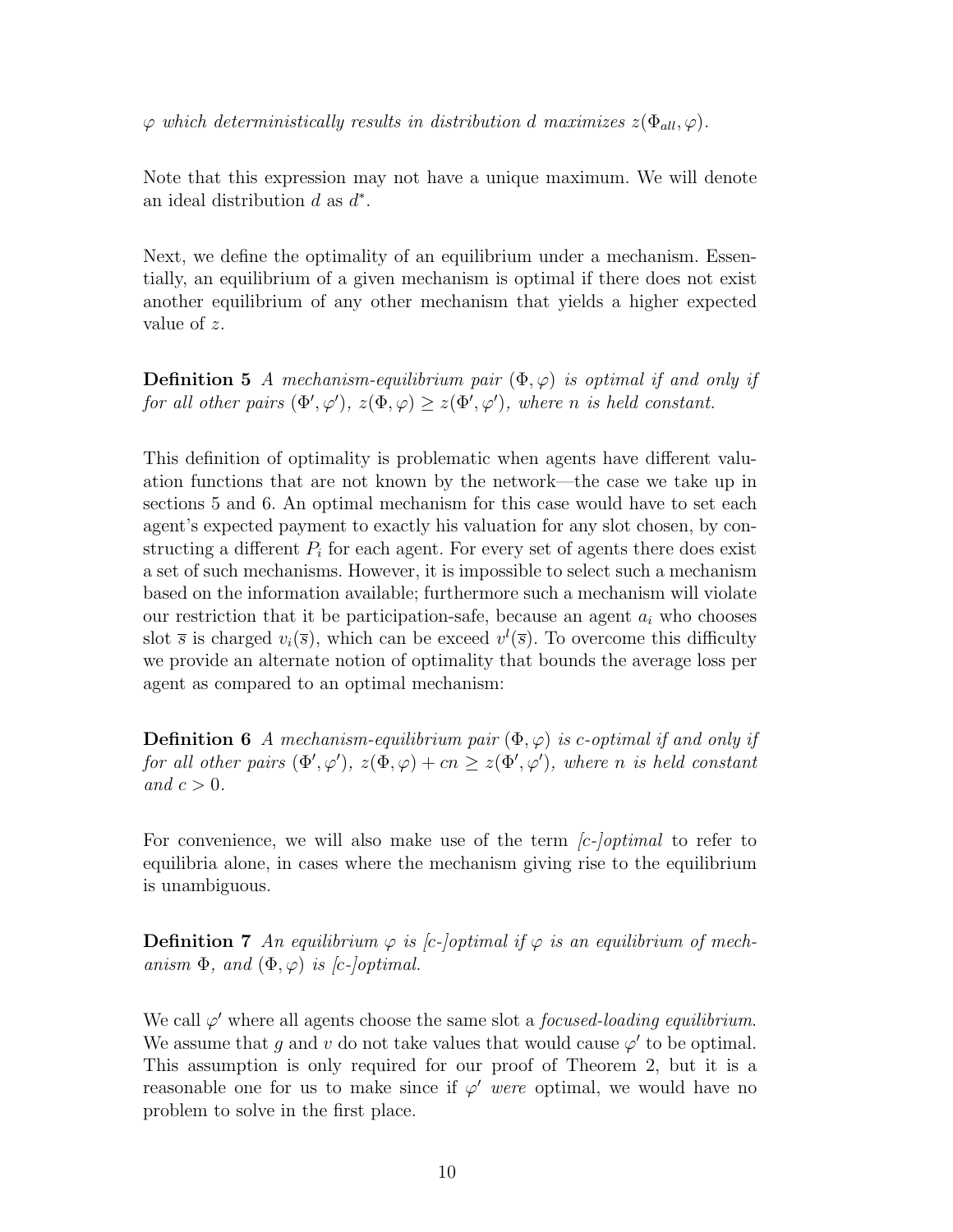#### **3 Preselection Mechanism**

In this section we consider a simple mechanism, designed to make agents indifferent between all time slots despite their initial preferences. This mechanism will be formally referred to as  $\Phi_1$ , and informally called 'preselection', since it decides which slots will be free before observing the actions of the agents. This mechanism is unrealistic in several ways, and we do not discuss it here in order to propose that it should be used in practice. Indeed, such a mechanism is an obvious first approach to the problem of focused loading, and so it is important to demonstrate its insufficiency. Furthermore, the exposition of this mechanism will prove useful as a starting point for the discussion of more sophisticated mechanisms.

 $\Phi_1$  works as follows:

- (1) The network determines free slots by drawing from p. (Thus,  $P_i = p(A_i)$ .)
- (2) Agents choose a slot.

#### *3.1 Equilibria*

We know from the definition of the problem that when there is no chance that they will win a free slot agents prefer slot  $\overline{s}$  to slot  $\underline{s}$ . We can overcome this preference by biasing  $p(s)$ . An agent's expected utility is given by  $u_i(s) =$  $v(s) - (1 - p(s))m$ . Recall that we assume  $v^l = v^u$  until section 5; here we use (unsubscripted)  $v$  to denote the valuation function that all agents share. We can make agents indifferent between slots by requiring that all time slots will have the same expected utility for agents: that is, that the expected utility derived from each time slot is equal to the average expected utility over all time slots. This is expressed by the equation  $v(s) - (1-p(s))m = \frac{1}{t} \sum_i$  $\Big(v(i)-\Big)$ 

 $(1-p(i))m$ . Algebraic manipulation and  $q = \sum_{s} p(s)$  give us:

$$
p^*(s) = \frac{\frac{1}{t}\left(qm + \sum_i v(i)\right) - v(s)}{m} \tag{6}
$$

Observe that since free slots are free for all agents,  $q$  represents the expected number of free slots. Because we will find this probability distribution useful throughout the paper, we have given it a name:  $p^*$ .

If free slots are awarded according to  $p^*$ , it is a weak Nash equilibrium for all agents to select a slot uniformly at random. We will call this equilibrium  $\varphi_1$ . Consider the case where all other agents play according to  $\varphi_1$ , and one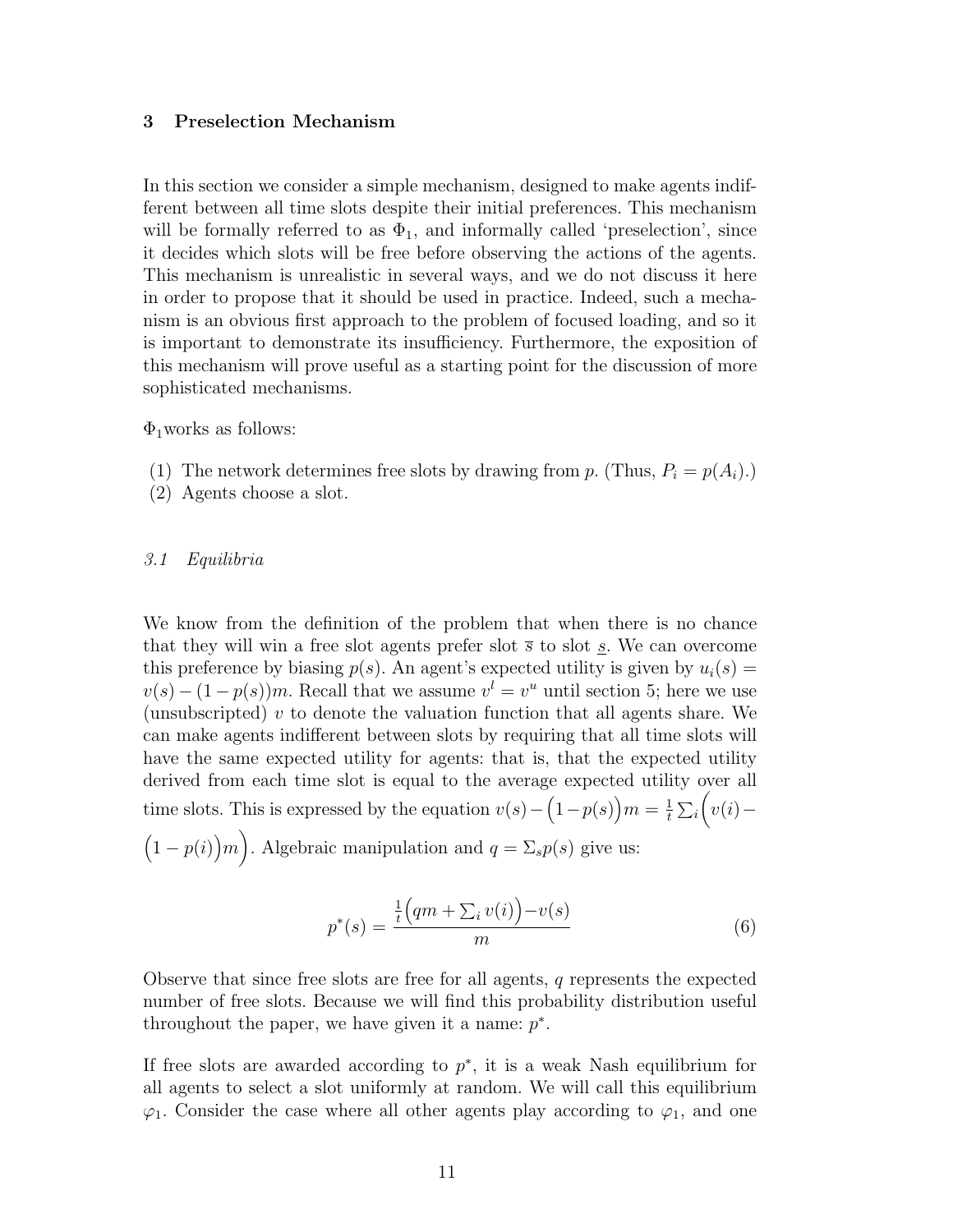remaining agent  $a_i$  must decide his strategy. Since the choice of any slot entails equal utility on expectation,  $a_i$  can do no better than to randomly pick a slot. Again,  $\varphi_1$  is only a weak equilibrium: indeed, there is no strategy  $a_i$  could follow that would make him worse off.

We now make several remarks about the preselection mechanism. First, note that the above analysis assumes that  $a_i$  is risk-neutral. If  $a_i$  is risk-averse, he will prefer slot  $\overline{s}$ , since it gives the largest fixed payment,  $v(\overline{s})$ . Second, this mechanism is not susceptible to collusion, because each agent is indifferent between all pure strategies regardless of the actions of other agents. Finally, since *all* strategy profiles are weak equilibria under the preselection mechanism, it would be reasonable to ask why we pay special attention to  $\varphi_1$ . It may be argued that randomization is a "natural" response to indifference, and so we will consider this as a primary case in the next subsection; however, none of our results depend on the assumption that agents will choose this strategy.

#### *3.2 Bounds on q and m*

It appears that deviation from  $\varphi_1$  will never be profitable for agents, since we have guaranteed that all slots provide the same expected utility. Consider the most profitable deviation, from  $s$  to  $\overline{s}$ . We have claimed that the utility of both slots is the same:  $v(\overline{s}) - (1-p(\overline{s}))m = v(\underline{s}) - (1-p(\underline{s}))m$ . However if qm is too small or too large,  $p(\underline{s}) - p(\overline{s}) > 1$  will hold. Since we want to interpret  $p(\underline{s})$  and  $p(\overline{s})$  as probability measures, we must add the constraints  $p(\overline{s}) \geq 0$ and  $p(\underline{s}) \leq 1$ . Without these constraints, the equation for  $p^*$  still makes sense if we consider continuous pricing rather than our default model of free/nonfree slots;  $p > 1$  corresponds to an expected slot cost of less than zero (paying agents to choose a slot) while  $p < 0$  corresponds to an expected slot cost of more than m. Substituting  $p(\overline{s}) \ge 0$  into equation (6) and rearranging, we get:

$$
q \ge \frac{tv(\overline{s}) - \Sigma_i v(i)}{m} \tag{7}
$$

For the second condition, we require that  $p(\underline{s}) \leq 1$ , which gives us:

$$
q \le \frac{t\left(v(\underline{s}) + m\right) - \sum_i v(i)}{m} \tag{8}
$$

We must also ensure that a value of q exists for a given  $m$  and  $v$ . Intersecting the two bounds and simplifying, we get: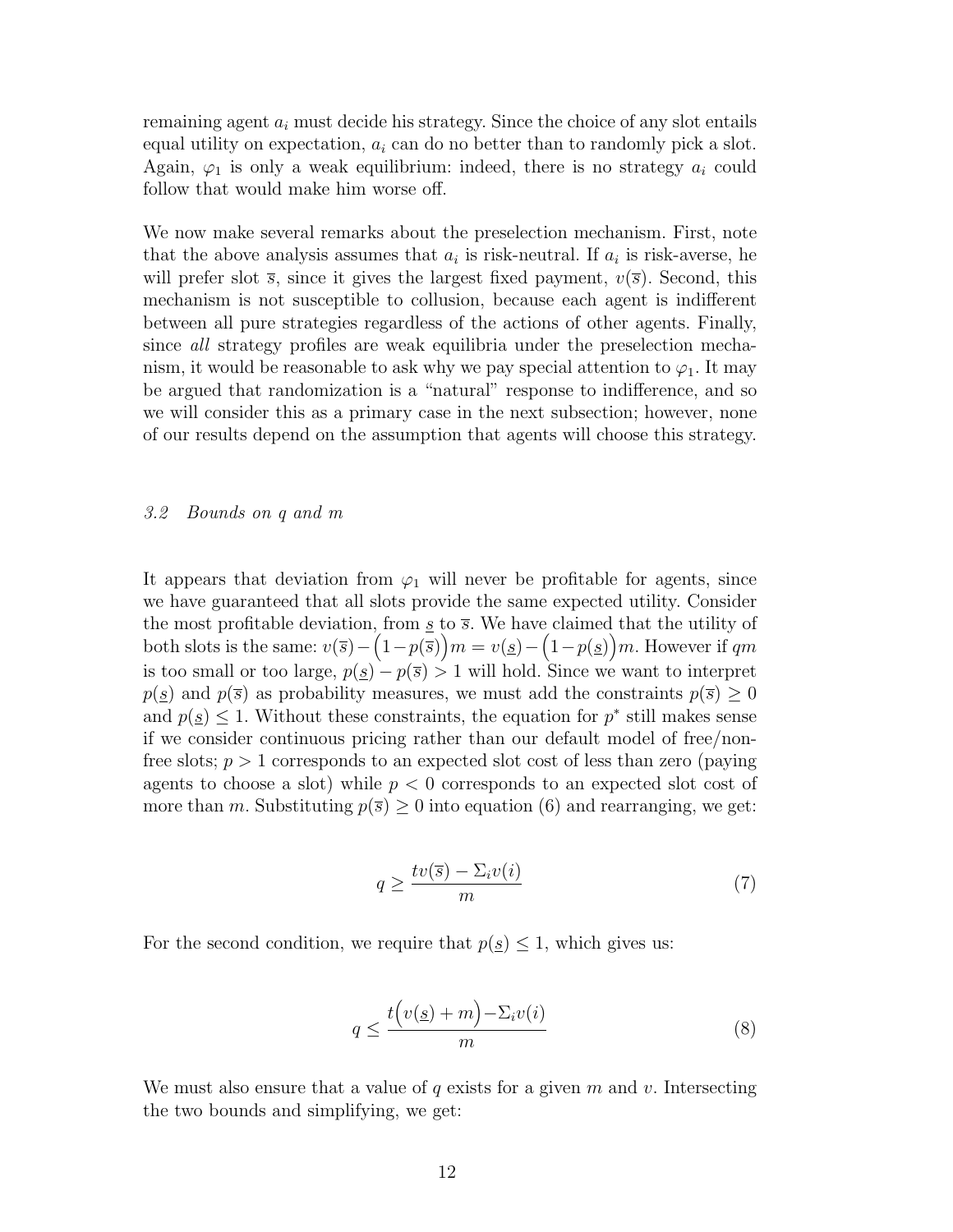$$
m \ge v(\overline{s}) - v(\underline{s})\tag{9}
$$

Indeed, if  $m < v(\bar{s}) - v(\bar{s})$  then if an agent were certain to win a free slot in  $s$  and guaranteed never to win a free slot in  $\overline{s}$ , he would still prefer  $\overline{s}$  to  $s$ .

#### *3.3 Maximizing Revenue*

Equation (3) gave a general expression for  $E[R|\Phi, d]$ . However, under equilibrium  $\varphi_1$  all agents randomly select a slot, which allows us to write an expression for  $E[R|\Phi_1,\varphi_1]$  that does not include a summation. In  $\varphi_1$  expected revenue is given by the percentage of non-free slots times cost per slot times number of agents:

$$
E[R|\Phi_1, \varphi_1] = \left(1 - \frac{q}{t}\right)mn\tag{10}
$$

Increasing m will increase expected revenue; however, recall that we require that the mechanism be participation-safe, and hence that  $m \leq v^l(\overline{s})$ . Regardless of the particular value of m, reducing q (the expected number of free slots) will increase expected revenue.

We will now show how the network can maximize revenue. We define  $v_{avg}$  as 1  $\frac{1}{t} \sum_{s} v(s)$ . The requirement that an agent's utility for slot s must be greater than or equal to zero—i.e., that  $v(s) - (1 - p(s))m \geq 0$ —can be rewritten, substituting in  $p^*$ , as  $v_{avg}-(1-\frac{q}{t})m\geq 0$ . The seller's revenue will be maximized when all agents get zero utility. Thus we must have:

$$
\left(1 - \frac{q}{t}\right)m = v_{avg} \tag{11}
$$

We substitute in the lower bound for q from equation (7): i.e.,  $q = \frac{1}{m} (tv(\bar{s}) \Sigma_i v(i)$ . Rearranging for m, we get  $m = v(\overline{s})$ . This satisfies equation (9) and ensures that the mechanism is participation-safe, so we are done.

This is intuitive because when we minimize q we set  $p(\bar{s}) = 0$ . We know that agents are indifferent between all slots, and so agents will be willing to choose any slot when the cost of  $\overline{s}$  does not exceed their valuation. We thus set  $m = v(\overline{s})$  and (plugging m into the lower bound on q)  $q = t(1 - v_{avg}/v(\overline{s}))$ .

We have shown that each agent can be made to pay an expected amount exactly equal to his utility for any slot he chooses. However,  $\varphi_1$  is not guaranteed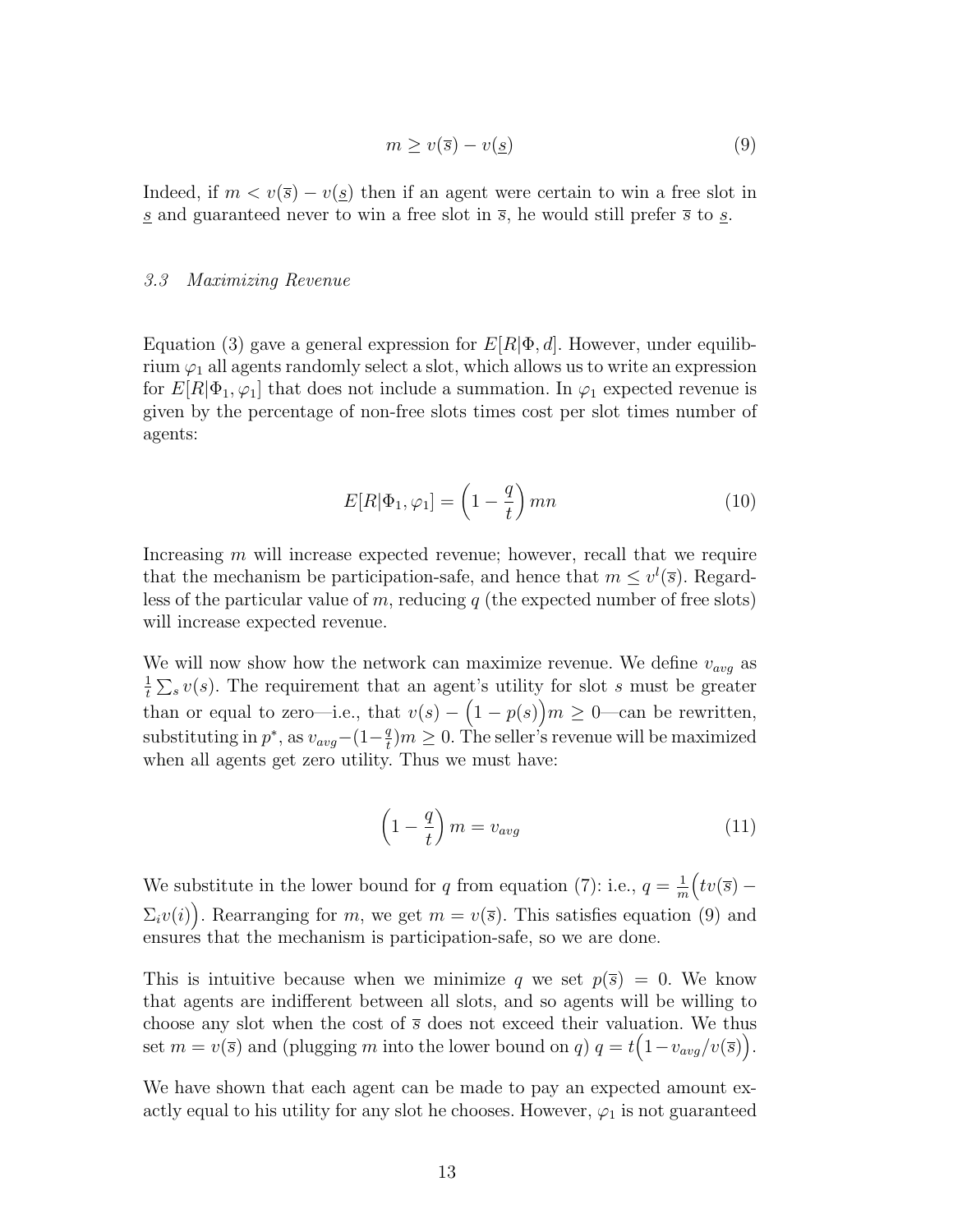to achieve an ideal distribution of agents, and therefore  $\varphi_1$  is not optimal. The easiest way to show this is to present another equilibrium of the preselection mechanism that *is* optimal.

# *3.4 Optimal Equilibria*

Consider an equilibrium in which each of the agents deterministically chooses one slot. (Recall that *any* strategy is rational under  $\Phi_1$ , and thus that any set of strategies is a weak equilibrium.) In one such equilibrium, agents deterministically choose slots so that the distribution of all agents is ideal; we will call this equilibrium  $\varphi_1^*$ . Unsurprisingly, we can show:

**Theorem 1**  $(\Phi_1, \varphi_1^*)$  *is optimal.* 

**PROOF.** Please see the appendix.

**REMARK.** Recall that a mechanism-equilibrium pair is optimal when there does not exist another mechanism that has an equilibrium giving rise to a distribution that yields a higher value according to the evaluation function z.

The equilibrium  $\varphi_1^*$  is optimal, but it is extremely unlikely that it would arise through the choices of real agents. As mentioned above, the fact that agents are indifferent between all slots means that *every* combination of agent strategies is a weak equilibrium. In fact, the preselection mechanism gives rise to many equilibria that minimize  $q(d)$ . For example, the case in which all agents choose slot  $\bar{s}$  is a weak equilibrium. Since discouraging focused loading is the purpose of the preselection mechanism, it is undesirable to find that such behavior remains an equilibrium! However, this drawback is inherent to the setting as we have modeled it so far; a preselection mechanism can only yield weak equilibria or focused-loading equilibria.

**Theorem 2** *When agents have identical utility functions and no signals are given to agents and the network preselects* p *before agents move, all equilibria are either weak or focused-loading.*

**PROOF.** Please see the appendix.

**REMARK.** Intuitively, this proof shows that under the conditions of the preselection mechanism any incentive given to one agent is given to all the agents, and that the mechanism designer must therefore choose between encouraging all agents to choose the same slot and making all agents indifferent between a set of slots.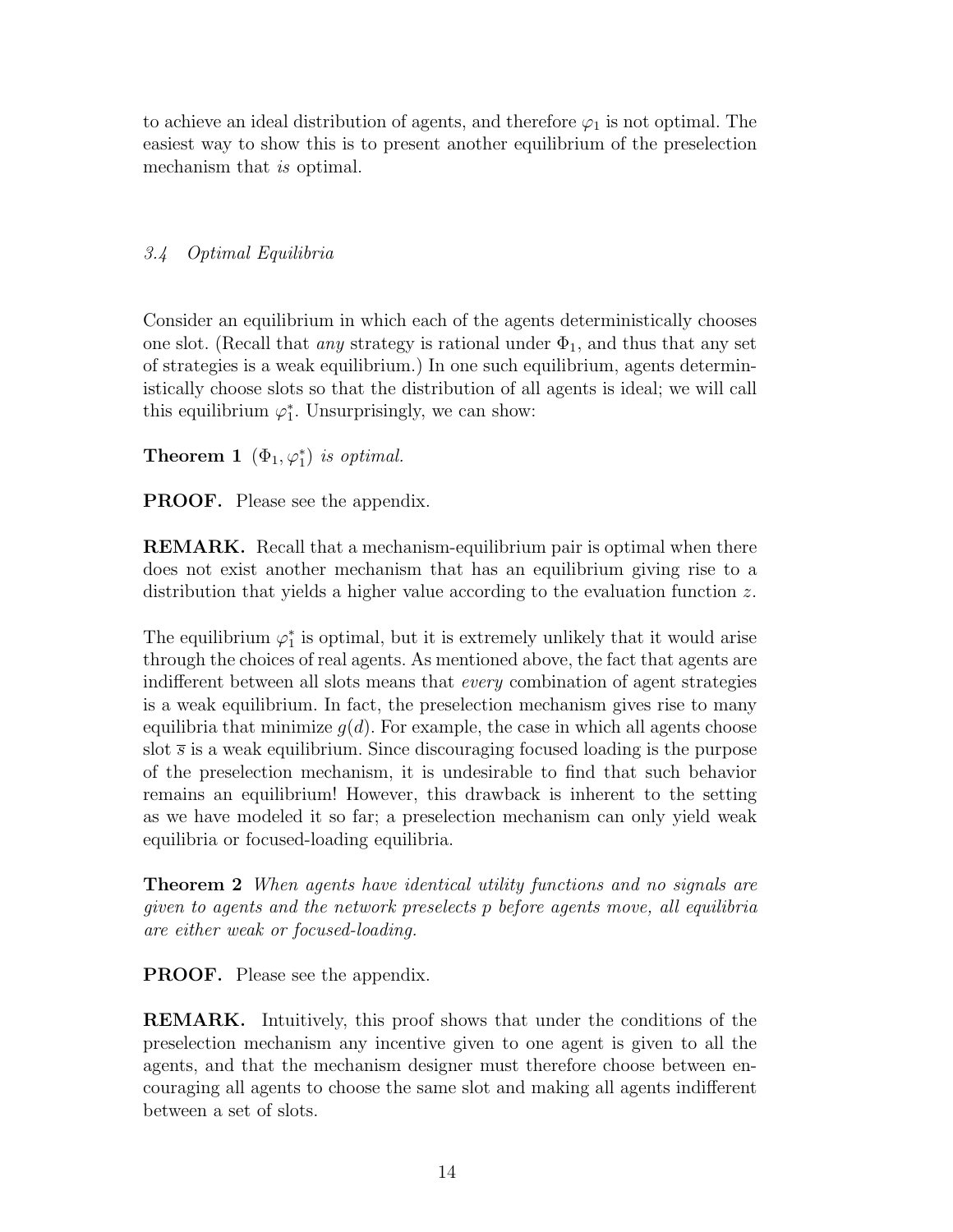In fact, we can show another negative result: there does not exist an optimal mechanism that is participation-safe and that gives rise to a strict equilibrium.

**Theorem 3** *There does not exist an optimal*  $(\Phi, \varphi)$  *for which*  $\varphi$  *is a strict equilibrium and*  $m \le v(\overline{s})$ *.* 

**PROOF.** Please see the appendix.

Theorem 3 shows that strict, optimal equilibria do not exist for participationsafe mechanisms. However, if we allow networks with different characteristics than those we allowed in this section, we can see that it is possible to get close to a strict, optimal equilibrium when agents have identical utility functions and no signals are given to agents, and  $p$  depends on the agents' actions. Intuitively, consider a mechanism that sets  $p = (1 + \varepsilon)p^*$  if agents achieve an ideal distribution, and  $p = 0$  otherwise. Further, consider a set of (pure) agent strategies where agents *happen* to distribute themselves according to d<sup>∗</sup> for  $p^*(s)$ . This is an equilibrium because agents are penalized for deviating. Intuitively, it is nearly optimal because agents achieve an ideal distribution with respect to the mechanism, and the probability of awarding free slots is arbitrarily close to the probability from the optimal mechanism-equilibrium pair described in theorem 1. However, it would be extremely difficult for agents to coordinate to this equilibrium in real play. In the next section we will show how the use of a non-binding coordination phase before the selection of slots can help agents to reach strict, nearly-optimal equilibria.

## **4 Bulletin Board System Mechanism**

In this section we assume that agents are given a *bulletin board system*: a forum in which all communications are visible to all agents and the identity of agents is associated with their transmissions. For simplicity, we allow a very limited form of communication: agents indicate the slot that they intend to choose. We assume that agents do not all indicate slots at the same time; rather, they indicate sequentially during the first phase. Let  $d_i(s)$  denote the number of agents who have indicated that they will choose slot s after a total of  $j$  agents have posted to the bulletin board.  $d^*$  will again be the ideal distribution for p ∗ (s). Agents' communications through the bulletin board are *cheap talk*: a technical term that indicates that these communications are not binding in any way. Even so, the bulletin board can help agents to coordinate on desirable equilibria. Mechanism  $\Phi_2$  follows:

(1) The network picks "potentially free" <sup>5</sup> slots according to  $(1 + \varepsilon)p^*$ .

 $\overline{5}$  We redefine q as the expected number of "potentially free" slots; the same redef-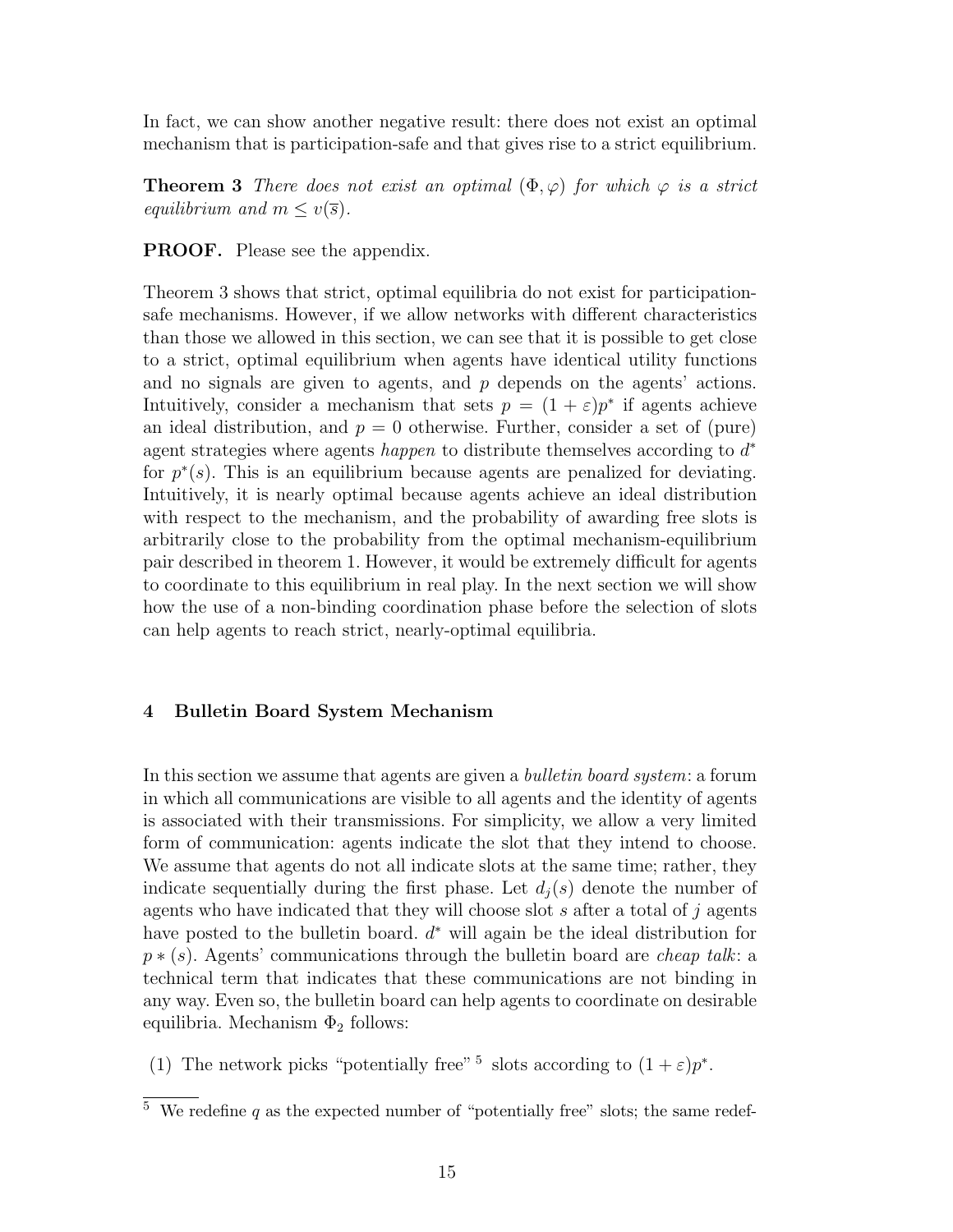- (2) Agents communicate through the bulletin board.
- (3) Agents choose time slots.
- (4) If  $d = d^*$ , then "potentially free" slots are made to be free. That is,  $P_i = p^*(A_i)$ . Otherwise, all agents are made to pay for their slots  $(P_i = 0)$ .

## *4.1 Equilibria*

A strict equilibrium in  $\Phi_2$ , which we call  $\varphi_2$ , is for the i<sup>th</sup> agent to indicate on the bulletin board a slot s such that  $d_{i-1}(s) < d_i^*(s)$ , and ultimately to choose that slot s. Consider the case where all other agents follow  $\varphi_2$  and agent  $a_i$  must decide his strategy. If  $a_i$  cooperates and chooses slot s then the distribution of agents will be  $d^*$  and so  $a_i$  will receive an expected utility of  $v(s) - (1 - (1 + \varepsilon)p^*(s))m$ . If  $a_i$  defects to slot s', one of two cases will result. In the first case, agents indicating their choices after  $a_i$  will compensate for his deviation by choosing different slots; thus  $a_i$  will receive the same expected utility as he would have received if he had not deviated. In the second case,  $a_i$  will be late enough in the sequence of agents indicating their choices that the agents who indicate after him will be too few to bring the distribution back to  $d^*$ . In this case  $a_i$  will receive an expected utility of  $v(s') - m$ . The key point is that  $a_i$  does not know the total number of agents, and so he must assign non-zero probability to the second case, regardless of the number of agents who have already indicated. Furthermore, we must show that  $a_i$  will choose the slot he indicated on the bulletin board even though his selection was not binding. If all other agents follow  $\varphi_2$  then there is clearly no incentive for  $a_i$  to choose a different slot than he indicated, because that would certainly prevent  $d = d^*$  and reduce his payoff. Therefore  $\varphi_2$  is strict as long as  $v(s) + (1 + \varepsilon)p^*(s)m > v(s')$  for all  $s, s'$  such that  $1 \leq s, s' \leq t$ . Simplifying, we derive the conditions similar to those described in section 3.

$$
\frac{tv(\overline{s}) - \Sigma_i v(i)}{m} \le q \le \frac{t\left(v(\underline{s}) + \frac{m}{1+\varepsilon}\right) - \Sigma_i v(i)}{m} \tag{12}
$$

Again, we must intersect the two bounds to get a bound on  $m$ , which we combine with the constraint on participation-safe mechanisms:

$$
(1+\varepsilon)\Big(v(\overline{s}) - v(\underline{s})\Big) \le m \le v(\overline{s})\tag{13}
$$

This equilibrium relies on the fact that each agent can choose a slot as if he were the last agent and achieve the distribution  $d^*$ , even if all agents before

inition is required for section 6.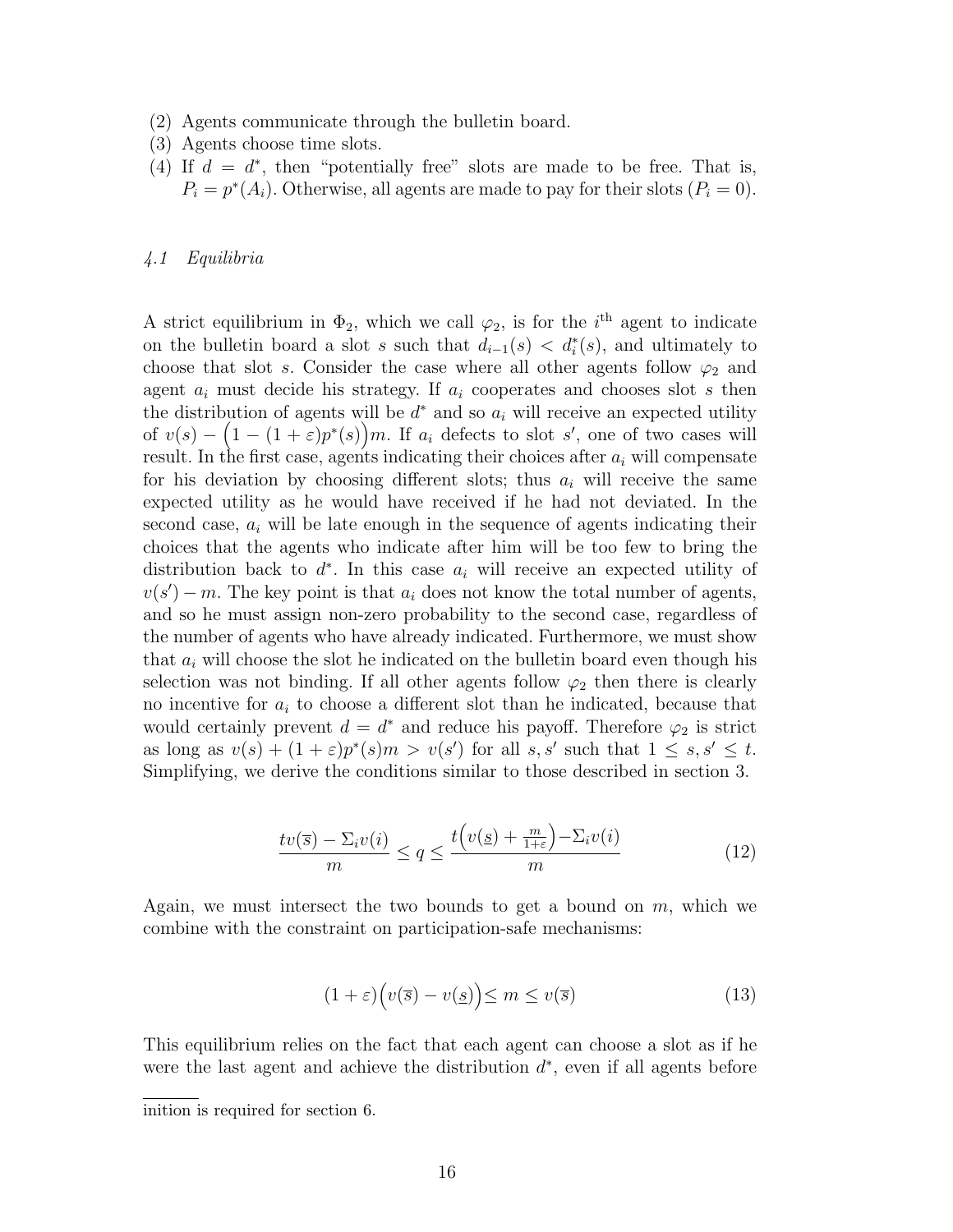him chose slots in this same way. We prove that this greedy approach works in section 4.2.

An analysis of the possibility of collusion in the bulletin board mechanism is not appropriate, because agents are already encouraged to coordinate with each other. Any agent or cartel of agents who deviated would hurt themselves along with all other agents.

It is well known that any game having an equilibrium arising from cheap talk coordination has other equilibria in which agents ignore the cheap talk [2]. The bullet in board mechanism is no exception. All agents choosing  $\bar{s}$  (focused loading) is an equilibrium when the resulting d could not be transformed into  $d^*$  by one agent choosing a different slot. Note, however, that  $\varphi_2$  Pareto-dominates all equilibria where the cheap talk is ignored and a different distribution results.

# *4.2 Greedy Assignment of Slots*

In  $\varphi_2$  each agent chooses a slot that would result in an optimal distribution if he were the last agent to post to the bulletin board. For this reason it is important to show that we can assign slots to agents greedily, with the guarantee of achieving the ideal distribution for whatever number of agents eventually participate.

We must introduce new notation to describe changes as each agent chooses a slot in turn. (Readers who do not intend to read the proof for lemma 1 can safely skip to section 4.3.) First, we will subscript  $d$  to indicate the total number of agents in the distribution, so that we can describe the distributions that result after only a subset of agents have chosen slots. By  $d_i^*$  we denote the optimal distribution of i agents. Second, we define  $\Delta(d_i, s)$  to be the increase in z if one agent is added to slot s, relative to  $d_i$ . Define the decomposition  $\Delta(d_i, s) = \Delta_E(d_i, s) + \Delta_q(d_i, s)$ , where  $\Delta_E(d_i, s)$  is the increase in  $E[R|\Phi, d_i]$ , and  $\Delta_g(d_i, s)$  is the increase in  $g(d_i)$ . In equilibrium  $\Delta_E(d_i, s)$  does not depend on  $d_i$ , but only on  $p(s)$  and m. (We assume here that p does not depend on d∗ <sup>i</sup> .) Two properties follow from the fact that g is *superlinear summation*:

(1)  $\Delta_g(d_i, s)$  is strictly monotonically decreasing in  $d_i(s)$ (2)  $\Delta_g(d_i, s) = \Delta_g(d'_j, s)$  for all distributions  $d'_j$  where  $d'_j(s) = d_i(s)$ 

Since  $\Delta_E$  does not depend on  $d_i$ ,  $\Delta$  also has these properties.

We now describe a function  $\gamma$ : let  $\gamma(i)$  represent the slot number that will be assigned to  $a_i$ , where  $a_i$  is the i<sup>th</sup> agent to register. Let  $d_i^{\gamma}(s)$  be the number of times s occurs in  $\{\gamma(1), \ldots, \gamma(i)\}\)$ . We note that  $\forall s \Delta(\tilde{d}_0^{\gamma}(s)) = 0$ . We can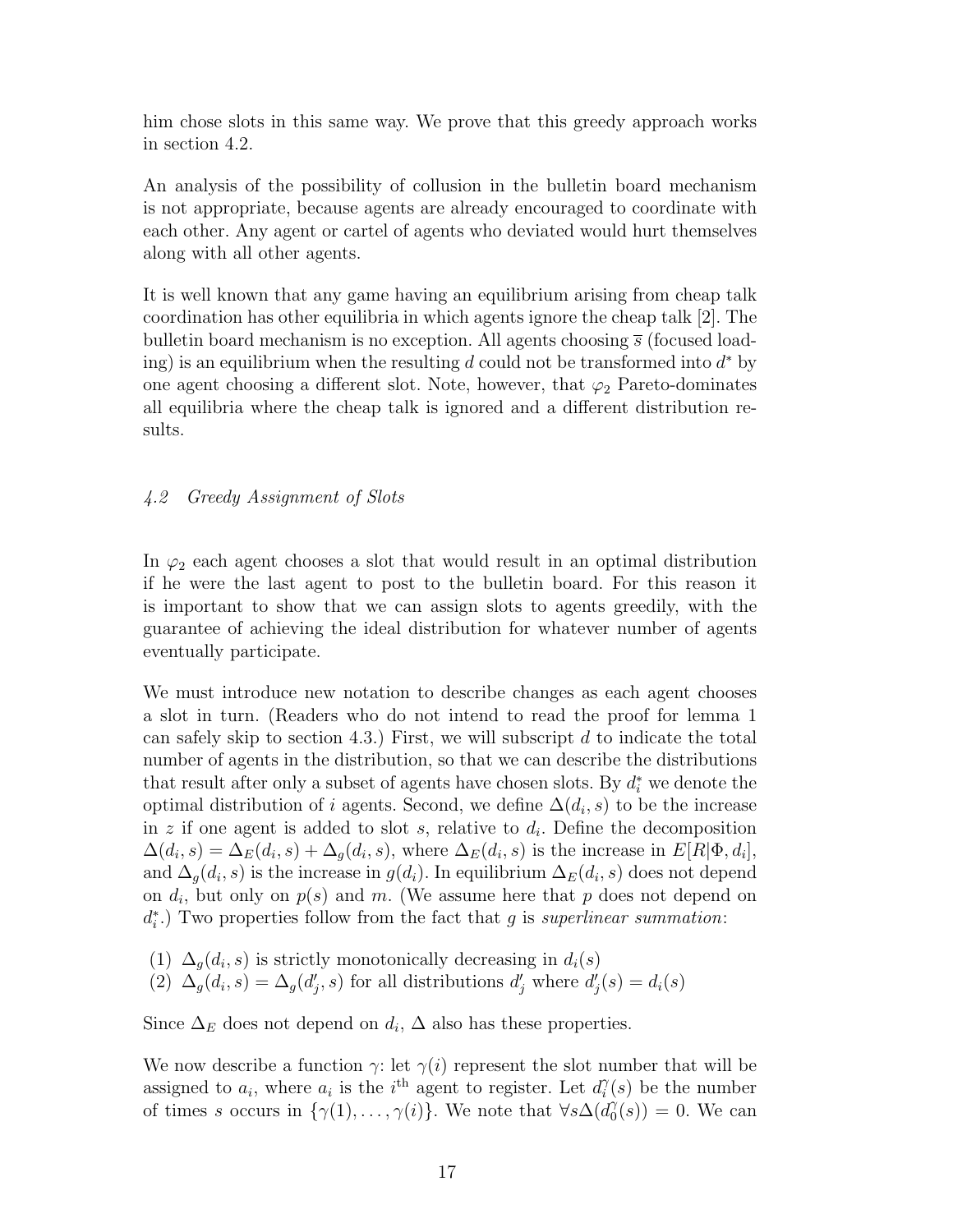now inductively define  $\gamma$ :  $\gamma(i) = \arg \max_s \Delta(d_{i-1}^{\gamma}(s)).$ 

**Lemma 1**  $\forall i \, d_i^{\gamma}$  *is ideal under*  $\Phi_2$ *.* 

**PROOF.** Please see the appendix.

**REMARK.** This lemma demonstrates that greedy assignment of slots to agents leads to an ideal distribution when we assign slots according to  $\gamma$  as defined above.

*4.3* ε*-Optimality*

Although theorem 3 showed that the bulletin board mechanism cannot be optimal, it turns out that it can be made arbitrarily close to optimal. We now show that there exists no other equilibrium of any other mechanism which will yield a value of z larger than  $z(\Phi_2, \varphi_2) + \varepsilon$  for arbitrarily small  $\varepsilon$ .

**Theorem 4**  $(\Phi_2, \varphi_2)$  *is*  $\varepsilon$ *-optimal.* 

**PROOF.** Please see the appendix.

**REMARK.** This is a key result, because it shows that we can get arbitrarily close to an optimal equilibrium with a mechanism that could actually be used in practice. Furthermore, the fact that the equilibrium is strict is encouraging, because it means that an agent could not reduce z by deviating from  $\varphi_2$ without also reducing his own utility.

# *4.4 Implementation Considerations*

We point out that  $\varepsilon$ -optimality means that the mechanism can lose  $\varepsilon$  per agent; in practice,  $\varepsilon$  would have to be large enough to overcome agents' indifference between nearly-identical payoffs and encourage them to coordinate.

Although we speak about agent strategies throughout this paper, it is worthwhile to note that in a real system these strategies would probably be implemented in software that most users would not be able to change easily. Of course, this is not an argument against equilibrium analysis or the careful design of economic mechanisms. If agents could gain by deviating, there would be an incentive for users to change their software, and once software has been modified it is easily redistributed. However, the fact that the mechanism designer could in many cases distribute client software is significant because it can act as a coordination device: agents' common knowledge of using the same software could help them to coordinate to an equilibrium the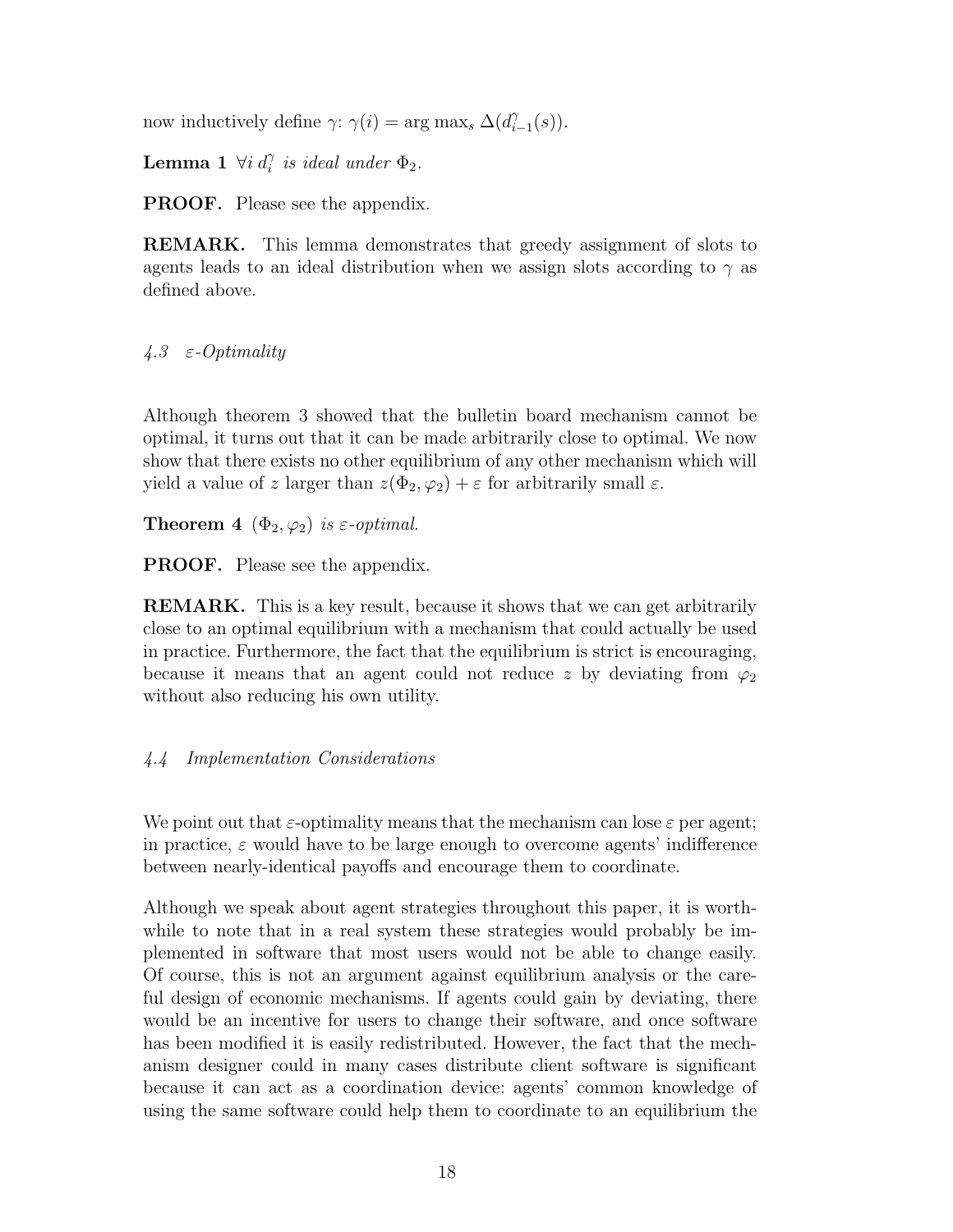mechanism designer has preselected. Although the bulletin board mechanism gives rise to non- $\varepsilon$ -optimal equilibria, these might be avoided if client software helped agents to coordinate to  $\varphi_2$ .

# **5 Collective Reward Mechanism**

We now consider the more general and realistic case where each agent may have a different  $v_i$ , bounded by  $v^l$  and  $v^u$ , as described in section 2. Recall that since the network does not know each agent's  $v$ , we can no longer tune  $m, q$ , and p to extract the maximum amount of revenue from each agent.

In this section we also allow the network to give signals to agents, to allow the agents to coordinate to a desirable equilibrium; we also show how collective reward may be used to prevent agents from deviating. We define mechanism  $\Phi_3$  as follows:

- (1) Each agent indicates that he will participate.
- (2) The network gives a signal to each agent from  $\{1,\ldots,t\}$ .
- (3) Agents choose time slots.
- (4) The network determines whether each slot will retroactively be made free.

In this mechanism, the chance that slot s will be free,  $p(s)$ , depends on the number of agents who chose slot s,  $d(s)$ . Let  $count(s)$  be the number of agents who were given the signal s. Define  $d^+(s) = d(s) - count(s)$ . For the collective reward mechanism  $\Phi_3$ :

$$
p(s) = \begin{cases} p^{b}(s) & \text{if } d^{+}(s) \le 0 \\ 0 & \text{if } d^{+}(s) > 0 \end{cases}
$$
 (14)

Thus  $P_i = p^b(A_i)$  if  $d^+(s) \leq 0$  and  $P_i = 0$  otherwise, where  $p^b(\cdot)$  is defined below.

We will assign signals to agents so that  $count(s) = d^*(s)$ , where  $d^*$  is now ideal for  $p^{b}(s)$ . The idea of this mechanism is that agents who choose the slot s to which they are assigned will get that slot free with probability  $p^{b}(s)$ , and agents who deviate to another slot will pay m. The  $p(s)$  used for this mechanism will thus differ from  $p(s)$  for the previous two mechanisms. The intuitive reason for the change is that in  $\Phi_1$  and  $\Phi_2$  we used p to make agents indifferent between all slots. Now, however, we use  $p$  so that agents will not deviate from an assignment to a particular slot. We will construct  $p<sup>b</sup>$  so that each agent  $a<sub>i</sub>$ will choose his assigned slot even when  $a_i$  has the lowest possible valuation for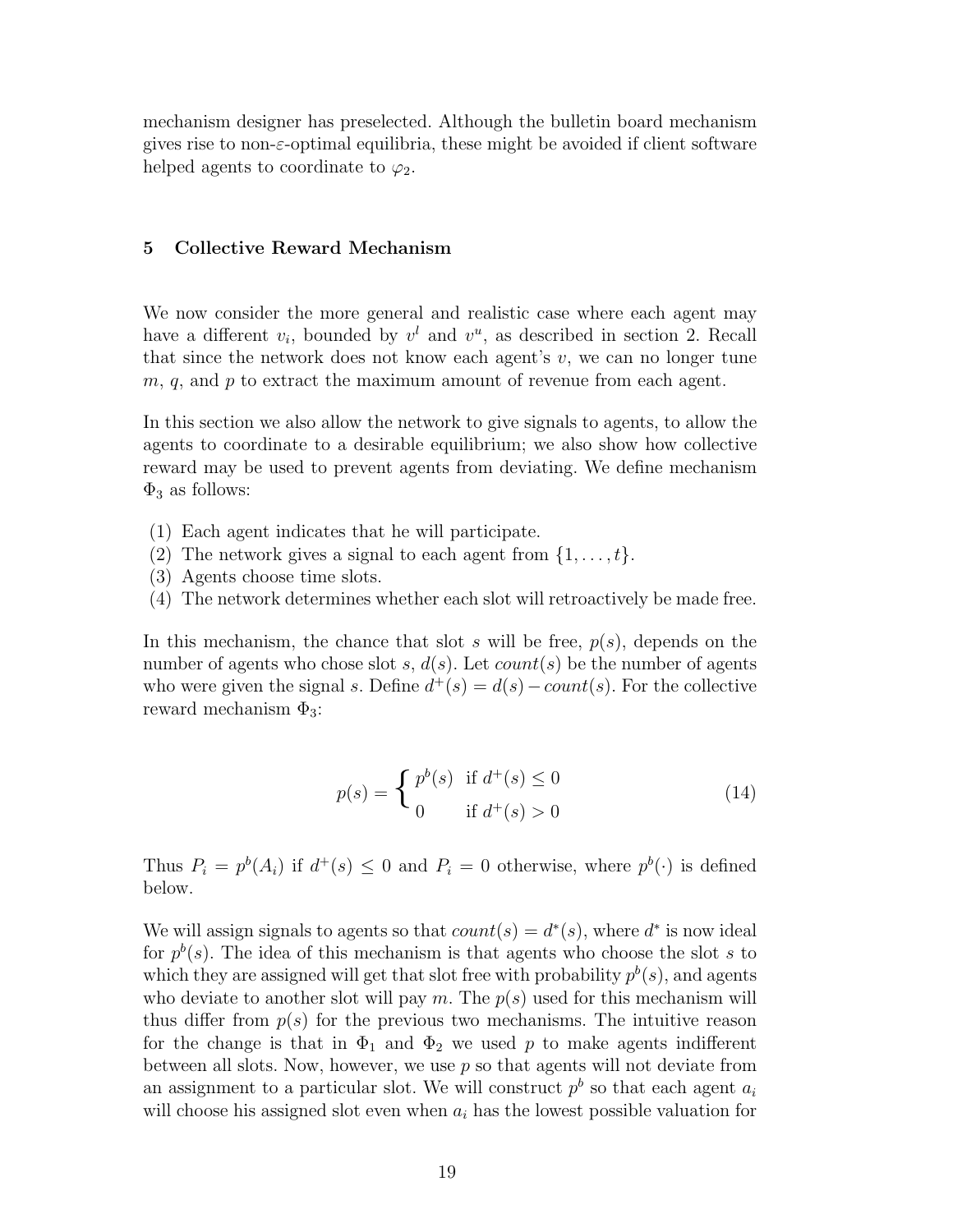the slot corresponding to his signal, and the highest possible valuation for  $\bar{s}$ , the most profitable slot to which he could deviate. When an agent is assigned a slot  $s \neq \overline{s}$ , this condition can be formalized as:

$$
v^{l}(s) - \left(1 - p^{b}(s)\right)m = v^{u}(\overline{s}) - m + \varepsilon
$$
\n(15)

Here as before  $\varepsilon$  is a small, positive value used to make agents strictly prefer the slot to which they are assigned. It can be interpreted as an offset to  $v^u$ , giving us a strict upper bound on agents' utilities. If we make an agent with this impossibly high valuation for slot  $\bar{s}$  indifferent between his assigned slot and  $\bar{s}$ , then any agent who actually plays the game must prefer his assigned slot. We can now derive  $p^b$ :

$$
p^{b}(s) = \begin{cases} \frac{v^{u}(\overline{s}) - v^{l}(s) + \varepsilon}{m} & \text{if } s \neq \overline{s} \\ 0 & \text{if } s = \overline{s} \end{cases}
$$
(16)

The case of  $s = \overline{s}$  is considered separately because an agent assigned to this slot has no incentive to deviate. Note that if  $v_i(s) = v_i(\overline{s})$  is possible for an  $s \neq \overline{s}$ , then we would have to change the definition of  $p^b$  to maintain a strict equilibrium, giving  $\varepsilon'$  probability of awarding  $\overline{s}$  free.

We now need to define bounds on m. The condition that  $p^{b}(s) \leq 1$  can be rewritten, combined with the requirement that the mechanism be participationsafe, as:

$$
v^u(\overline{s}) - v^l(\underline{s}) + \varepsilon \le m \le v^l(\overline{s})
$$
\n(17)

For  $\Phi_3$  q is defined as:

$$
q = \sum_{i \neq \overline{s}} \left( \frac{v^u(\overline{s}) - v^l(i) + \varepsilon}{m} \right) \tag{18}
$$

To maximize expected revenue, the collective reward mechanism sets  $m$  to its upper bound of  $v^l(\overline{s})$ .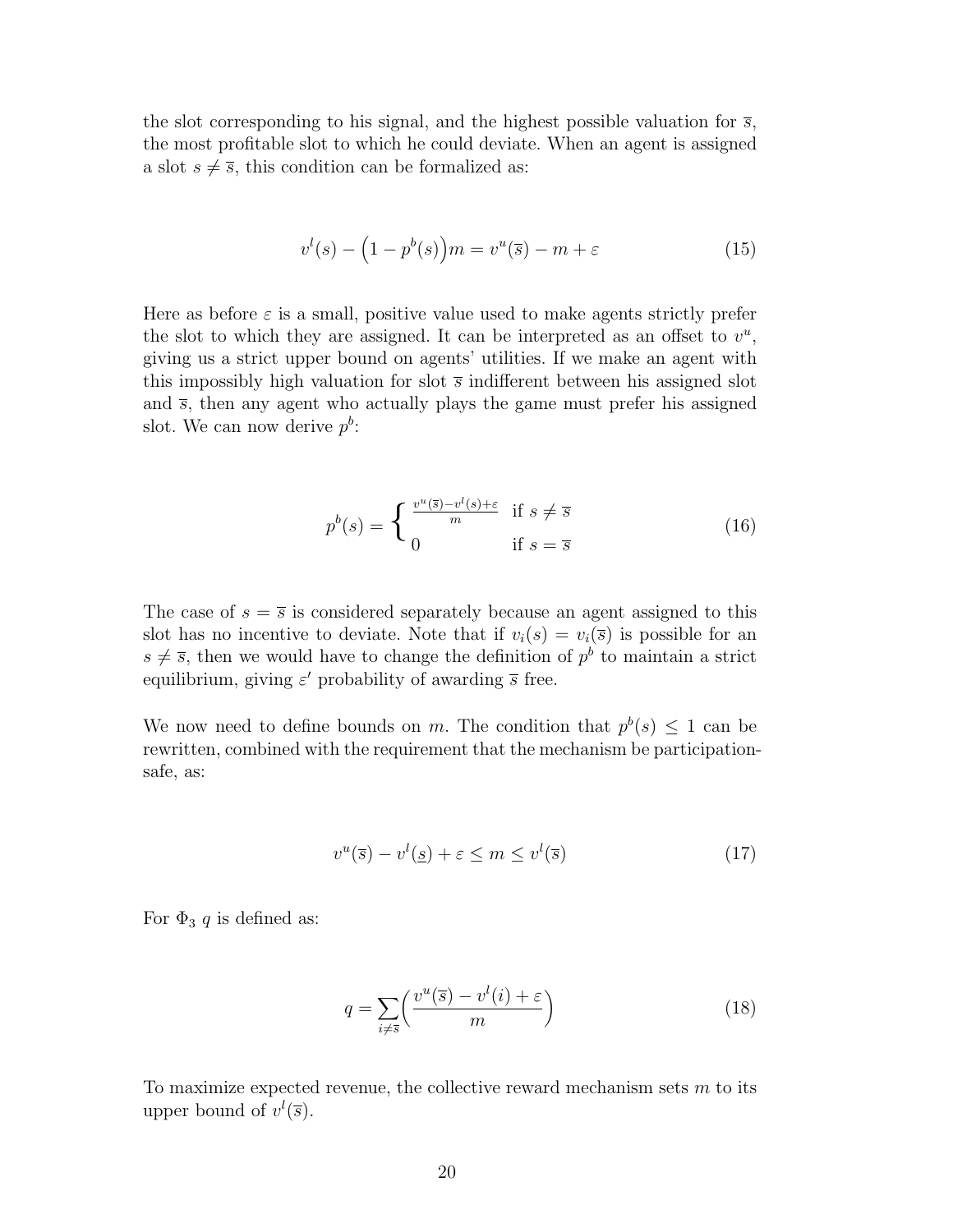## *5.1 Equilibria*

An equilibrium  $\varphi_3$  is for each agent  $a_j$  to select the slot corresponding to his signal.<sup>6</sup> Consider the case where all other agents follow this strategy, and one remaining agent  $a_i$  decides his strategy. If agent  $a_i$  selects slot s as above, then his expected utility is  $u_i(s) = v_i(s) - (1 - p^b(s))m$ . Deviating to even the best slot only gives him  $u_i(\overline{s}) = v_i(\overline{s}) - m$ . We have defined  $p^b$  so that in this case  $a_i$  strictly prefers slot s.

There are no equilibria of the collective reward mechanism for which  $d \neq d^*$ . Consider any distribution of agents such that  $d \neq d^*$ . There must be some  $s_1$  such that  $d^+(s_1) < 0$ , and some other  $s_2$  such that  $d^+(s_2) > 0$ . An agent in  $s_2$  thus has no chance of a free slot, and he receives utility of at most  $v_i(\overline{s}) - m$ . If he switches to  $s_1$ , then his probability of receiving a free slot becomes  $p^{b}(s_1)$  because  $d^+(s_1) \leq 0$ . Since  $p^{b}$  is constructed so that this agent receives more utility, on expectation, than  $v_i(\overline{s}) - m$ , he has incentive to move to slot  $s<sub>1</sub>$ . However, there do exist equilibria in which agents do not select slots corresponding to the signals they receive. For example, consider the case where agent  $a_i$  deterministically selects the slot  $\sigma(n+1-i)$ . (Note that this could occur even if agent  $a_i$  did not *know* what signal agent  $a_{n+1-i}$  receives.) In this case the distribution of agents is  $d^*$ , and so the analysis above demonstrates that all agents have a disincentive to deviate. Another example is where all agents select the slot corresponding to their signals except where agent  $a_i$ chooses slot  $\sigma(j)$  and agent  $a_j$  chooses slot  $\sigma(i)$ .

Harmful collusion is not possible under the collective reward mechanism. A single agent who deviates from  $\varphi_3$  can harm other agents by denying them a chance at a free slot. However, no set of agents is able to *improve* other agents' chance of getting a free slot, and so there is no way that a cartel of agents could benefit from colluding.

**Theorem 5**  $(\Phi_3, \varphi_3)$  *is c-optimal for*  $c = \max_s (v^u(s) - v^l(s)) + \varepsilon$ .

**PROOF.** Please see the appendix.

**REMARK.** Because it depends on bounds rather than on agents' actual valuations,  $\varphi_3$  is not optimal. However, this theorem shows that we can prove

 $6$  This note is intended for readers familiar with game theory. Consider the space of all functions  $H : \mathbb{N} \to \{1, \ldots, t\}$  mapping from agent names to suggested slots. Let Prob be a probability distribution over all functions  $h \in H$  that give rise to the agent distribution  $d^*$ . If signals are assigned based on an h drawn from Prob then  $\varphi_3$  can easily be formulated as a correlated equilibrium. However, for ease of exposition and to emphasize the sequential assignment of agent signals for implementation reasons, we do not make further use of this formulation.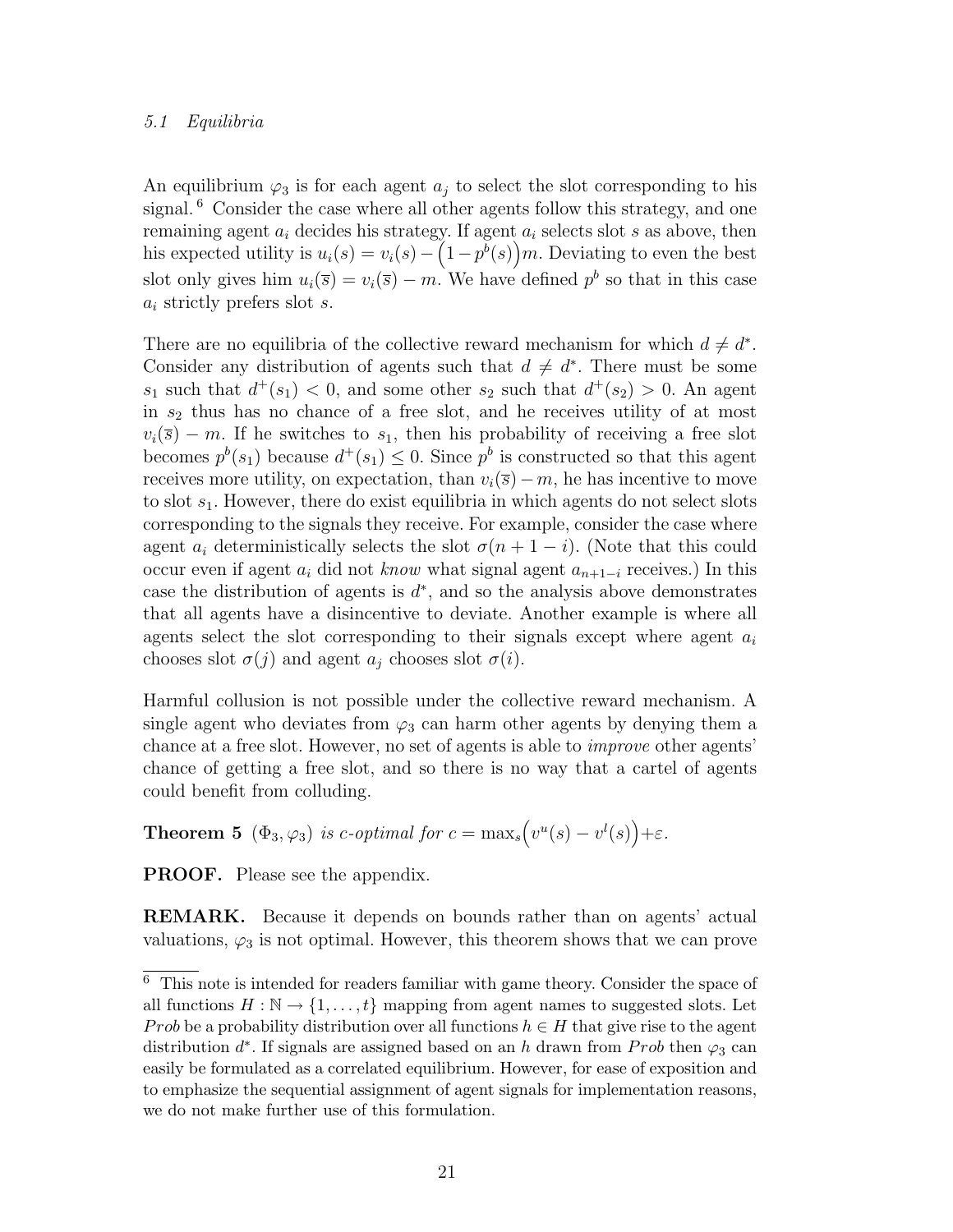a bound on the optimality of  $\varphi_3$ , showing that the network can lose no more than  $\max_s(v^u(s) - v^l(s)) + \varepsilon$  in revenue from each agent.

It follows from this statement that if we revert back to the setting from sections 3 and 4 (where  $v^u(s) = v^l(s)$ ), the network will lose only  $\varepsilon$  in revenue from each agent. It is only the change to bounds on valuation functions that causes the weaker claims on optimality for this mechanism and the next.

**Corollary 1**  $(\Phi_3, \varphi_3)$  *is*  $\varepsilon$ *-optimal for*  $v^l = v^u$ *.* 

**PROOF.** This follows directly from the preceding theorem, because  $v^l = v^u$ implies that  $c = \varepsilon$ .

#### *5.2 Implementation Considerations*

We observe that it may involve less overhead to assign single, persistent signals to agents if the game will be repeated many times. In this case, the collective reward mechanism may be used as above but without the signalling phase, and with each agent  $a_j$  who did not participate counted by  $d^+$  as having participated in slot  $\sigma(j)$ . This allows  $\varphi_3$  to hold in the case where signals are not assigned repeatedly with the penalty that  $\varphi_3$  will only be c-optimal for  $c = \max_s (v^u(s) - v^l(s)) + \varepsilon$  when all agents participate.

#### **6 Discriminatory Mechanism**

A disadvantage of the bulletin board mechanism is that it reimburses some agents at the end of the game rather than simply waiving their fees. This requires tracking individual agents' behavior and executing more financial transactions, both of which could be costly to the network. Also, the bulletin board mechanism has non-optimal equilibria. Finally, irrational agents can harm others in both the bulletin board and collective reward mechanisms. These problems are eliminated by the discriminatory mechanism,  $\Phi_4$ , which makes use of agent signals and also discriminates by offering different free slots to different agents (although, as we will see in section 6.2 it makes new demands of the network that will sometimes be undesirable):

- (1) Each agent indicates that he will participate.
- (2) The network assigns signals to agents from  $\{1,\ldots,t\}$  according to the  $d^*$ that is ideal for  $p^b$ .
- (3) The network chooses "potentially free" slots according to  $p<sup>b</sup>$ .
- (4) Each agent indicates what slot he selects.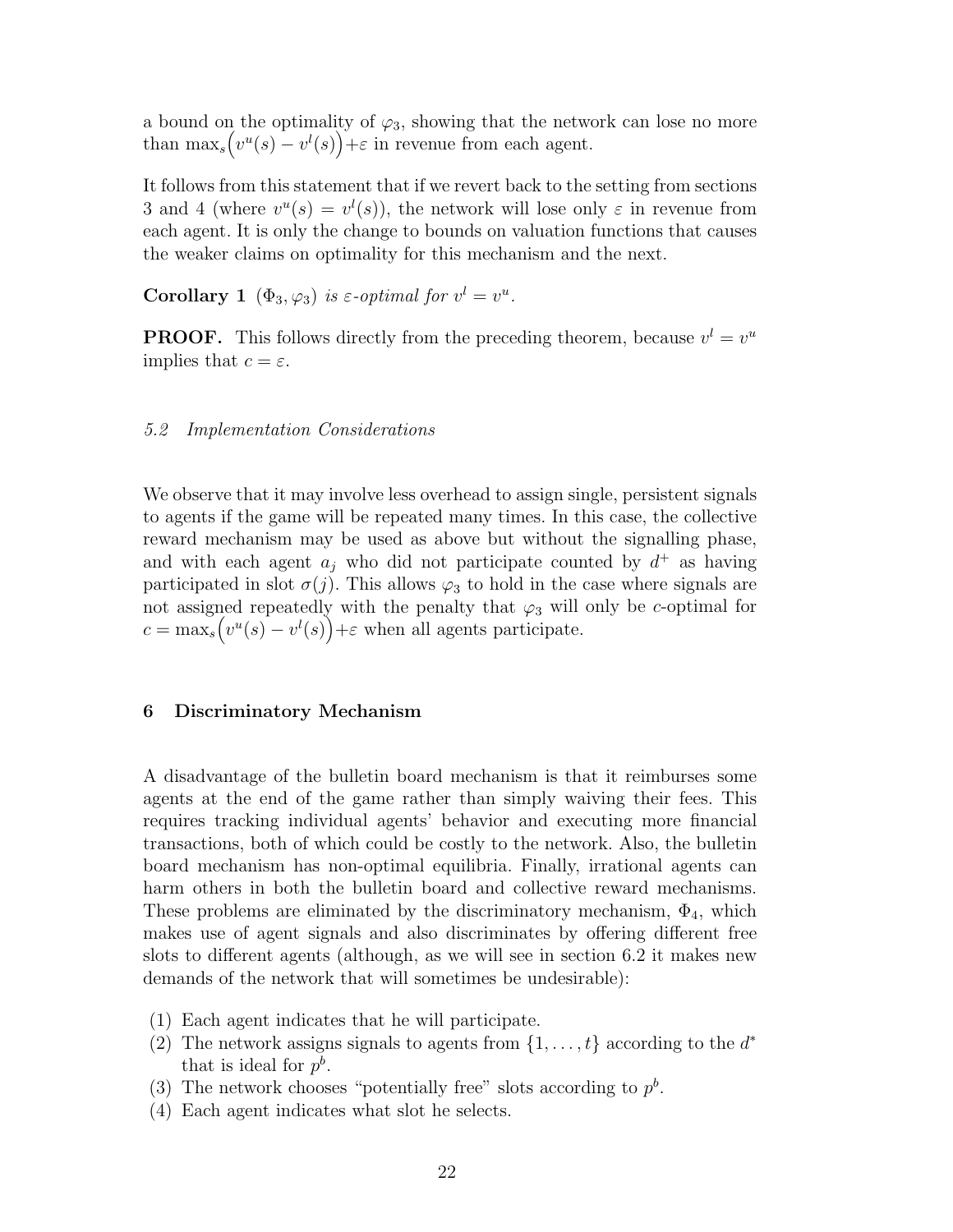(5) The network checks only those agents in each slot  $s_i$  that was picked to be "potentially free" (for all agents who chose other slots,  $P_i = 0$ ). If agent  $a_j$  in slot  $s_i$  has  $\sigma(a_j) = s_i$  then  $P_j = p^b(A_j)$ ; otherwise  $P_j = 0$ .

# *6.1 Equilibria*

Agent  $a_i$ 's dominant strategy is to choose the slot corresponding to his signal. The analysis exactly follows that for  $\varphi_3$ ; we call this equilibrium  $\varphi_4$ . The only difference is that an agent's expected utility does not depend on other agents' strategies, and hence  $\varphi_4$  is an equilibrium in dominant strategies. A consequence is that  $\varphi_4$  is unique. By exactly the same argument that was given in the proof of theorem 5,  $(\Phi_4, \varphi_4)$  is c-optimal for  $c = \max_s (v^u(s) - v^l(s)) + \varepsilon$ . The same corollary also holds, and so  $(\Phi_4, \varphi_4)$  is  $\varepsilon$ -optimal for the special case where  $v^u = v^l$ .

It may seem disappointing from a game-theoretic point of view that neither strategy nor even payoffs under the discriminatory mechanism depend on the actions of other agents. However, this may be seen as an advantage of the discriminatory mechanism, since irrational agents are not able to harm others.

# *6.2 Implementation Considerations*

As compared to the collective reward mechanism, the discriminatory mechanism makes two additional demands of the network. First, the network must keep track of the signals that are given to agents in the second step, so that they can be verified in the fifth step. In collective reward the system does not need any sort of user accounts; rather, it greedily assigns signals to agents, recording only the *number* of agents who received each signal.

Second, the discriminatory mechanism requires the network to verify user identities. In contrast, the collective reward mechanism simply counts the number of agents who chose each slot. Under the discriminatory mechanism the network only has to check the identity of agents from  $q$  slots on expectation, since agents who choose a slot that is not potentially free do not have to be checked. It would be possible for the network to assume that all agents in possibly free slots have played according to the dominant strategy and to randomly check only a subset of the agents in these slots, but this would reduce the penalty for defection and thus sacrifice c-optimality.

In order to permit this verification, the mechanism can assign signals to agents in two different ways. The obvious option is to assign signals to agents as described in theorem 1, to store the numbers in some sort of user account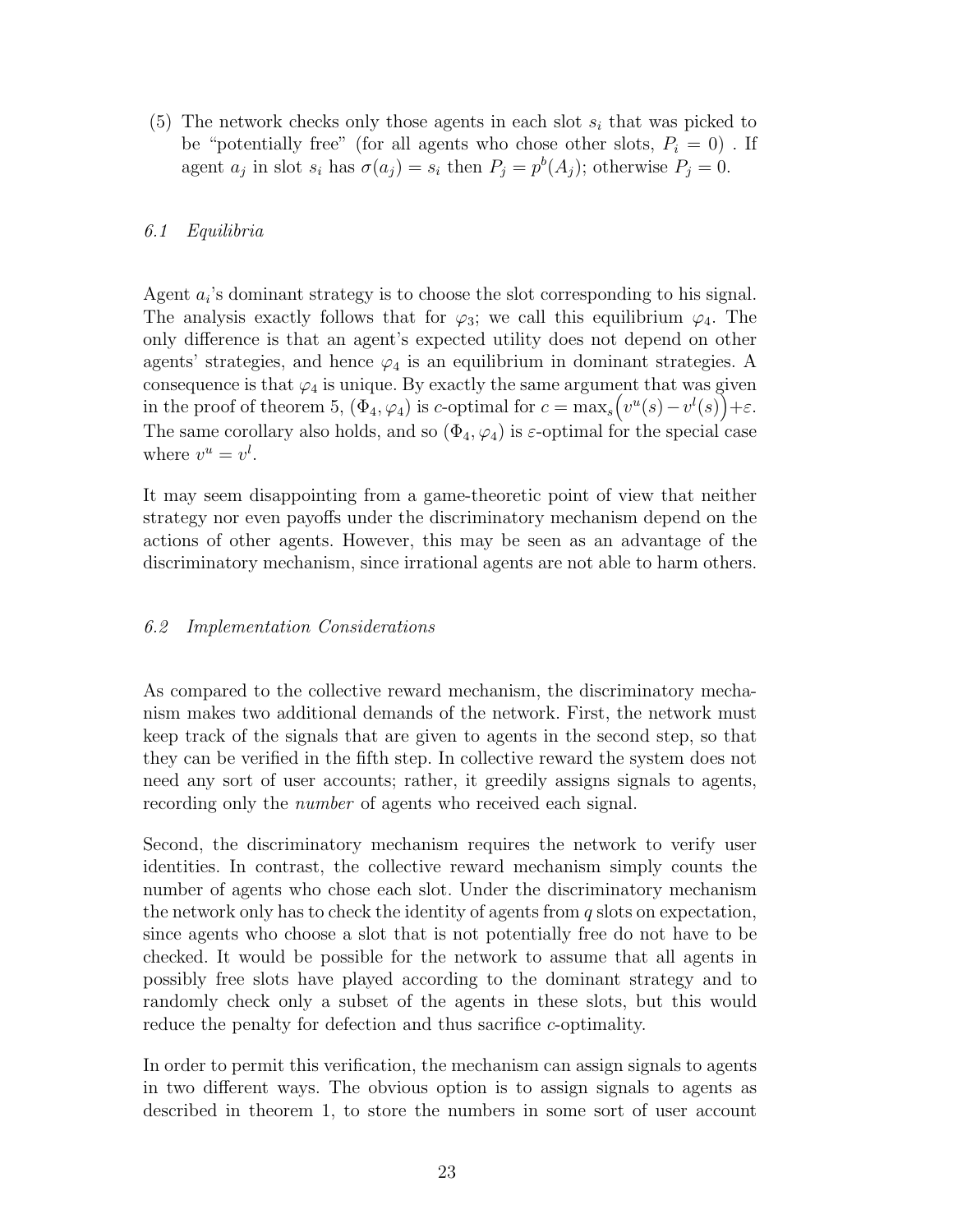requiring login and then to verify that agents selected the appropriate slot by requiring them to log in again before using the network resource. This approach requires further data storage by the mechanism, but the resulting d will be ideal and thus the mechanism will be c-optimal as argued above. If this data storage is not desirable, a deterministic function may be used to calculate the slot that may be offered free to a given agent, and the same function may be used to determine whether each agent has selected the appropriate slot. For example, a hash of the agent's IP address—or of any other identifying information from the packet header—could be used. This approach has the disadvantage that it sacrifices optimality and for steps 2 and 5 in the mechanism, but the advantage that no information about identifying individual agents must be stored by the mechanism.<sup>7</sup> Indeed, if the function itself is publicized then the first two steps may be omitted from the mechanism, requiring only one interaction between agents and the network.

## **7 Comparison of Different Mechanisms**

Table 1 summarizes and contrasts the mechanisms discussed in this paper. For convenience, we have divided the display into three parts: (i) a list of mechanism characteristics, (ii) a comparison of the outcomes of the mechanisms, and (iii) costs associated with executing the mechanisms.

# **8 Conclusion**

Focused loading is a predictable network congestion problem. It is caused by a preference users have for transacting with a network resource at a specific time when the network charges transactions equally over a period of time. For example, focused loading frequently causes web servers to crash. In this paper we have taken an economic approach to de-focusing load by devising incentive schemes for encouraging users to desynchronize their transaction times. While general congestion-management techniques may be applicable to this problem, the use of a specialized solution is attractive because additional information about the problem can be used to increase revenue and reduce demands on the network.

<sup>7</sup> Another disadvantage is that an agent could register from one computer, receive a slot assignment, use the network from a second computer and be denied a chance for a free slot because the second computer's IP did not hash to the same signal. This could be addressed by requiring agents to use the network from the computer from which they registered, and permitting them to register again if they change their mind about which machine they want to use.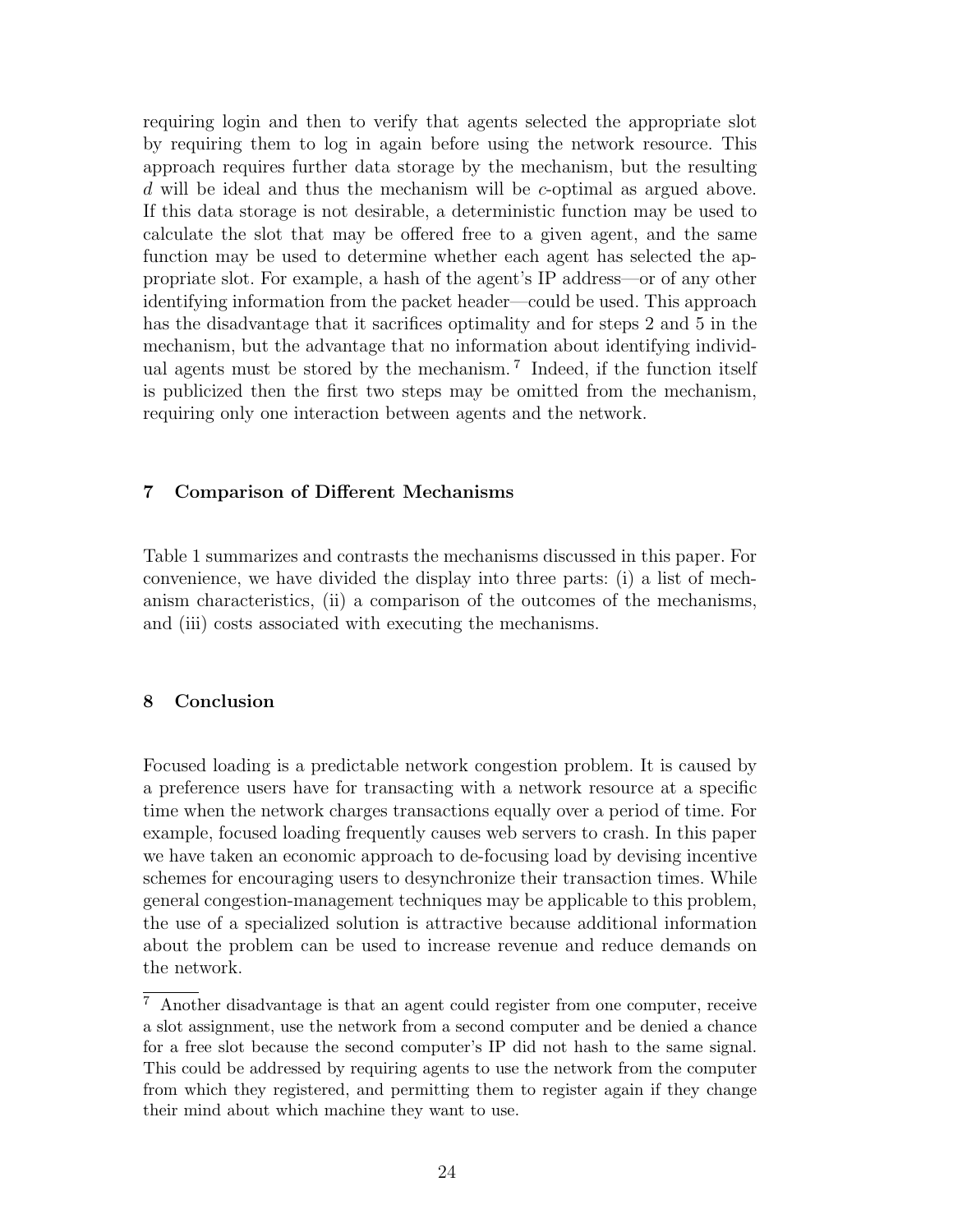|                           | $\Phi_1$ :          | $\Phi_2$ :      | $\Phi_3$ :        | $\Phi_4$ :            |
|---------------------------|---------------------|-----------------|-------------------|-----------------------|
|                           | <b>Preselection</b> | <b>Bulletin</b> | <b>Collective</b> | <b>Discriminatory</b> |
|                           |                     | <b>Board</b>    | <b>Reward</b>     |                       |
| Earliest possible         | Before any          | After all       | After each        | After each            |
| free slot selection       | time slots          | time slots      | time slot         | time slot             |
| <b>Agent signals</b>      | No                  | No              | Yes               | Yes                   |
| The network must          | <b>No</b>           | <b>No</b>       | <b>No</b>         | Yes, or               |
| store agent signals       |                     |                 |                   | hash IP               |
| <b>Agents may have</b>    | No                  | <b>No</b>       | Yes               | Yes                   |
| different $v$ functions   |                     |                 |                   |                       |
| Time required for         | None                | Substantial     | Negligible        | Negligible            |
| coordination phase        |                     |                 |                   |                       |
| Type of equilibrium       | Weak                | Strict          | Strict            | Dominant              |
| or strategy               | equilibrium         | equilibrium     | equilibrium       | strategy              |
| Non-optimal               | Yes                 | Yes             | <b>No</b>         | <b>No</b>             |
| equilibria exist          |                     |                 |                   |                       |
| <b>Revenue increases</b>  | No                  | Yes             | Yes               | Yes                   |
| if agents deviate         |                     |                 |                   |                       |
| <b>Harmful collusion</b>  | No                  | No              | N <sub>o</sub>    | No                    |
| <b>Irrational actions</b> | No actions          | Yes             | Yes               | No                    |
| harm other agents         | are irrational      |                 |                   |                       |
| Time cost after           | O(n)                | O(n)            | O(n)              | O(n)                  |
| coordination phase        |                     |                 |                   |                       |
| Storage cost              | O(q)                | O(t)            | O(n)              | O(n)                  |
|                           | (free slots)        | (d)             | moves)            | (signals, identities) |
| <b>Communication cost</b> | O(n)                | O(nt)           | O(n)              | O(n)                  |

Table 1 Comparison of  $\Phi_1$ ,  $\Phi_2$ ,  $\Phi_3$ ,  $\Phi_4$ 

We present a theoretical model of the problem, and discuss four mechanisms that induce selfish agents to smooth out their resource demands by probabilistically waiving the cost of resource usage. We show one very simple mechanism that achieves a weak load-balancing equilibrium, and three other, somewhat more complex mechanisms that balance load in strict equilibria or dominant strategies. Two of our mechanisms concern the case where all agents have the same valuations for different time slots, and two generalize to the case where the mechanism knows only bounds on agent valuations. We prove optimality and  $\varepsilon$ -optimality of the revenue/load balancing trade-off in the first case, and a bound on the optimality of this trade-off in the second case.

In future work, we plan to apply the methods proposed in this paper to defocus the load at web servers operating under transaction deadlines.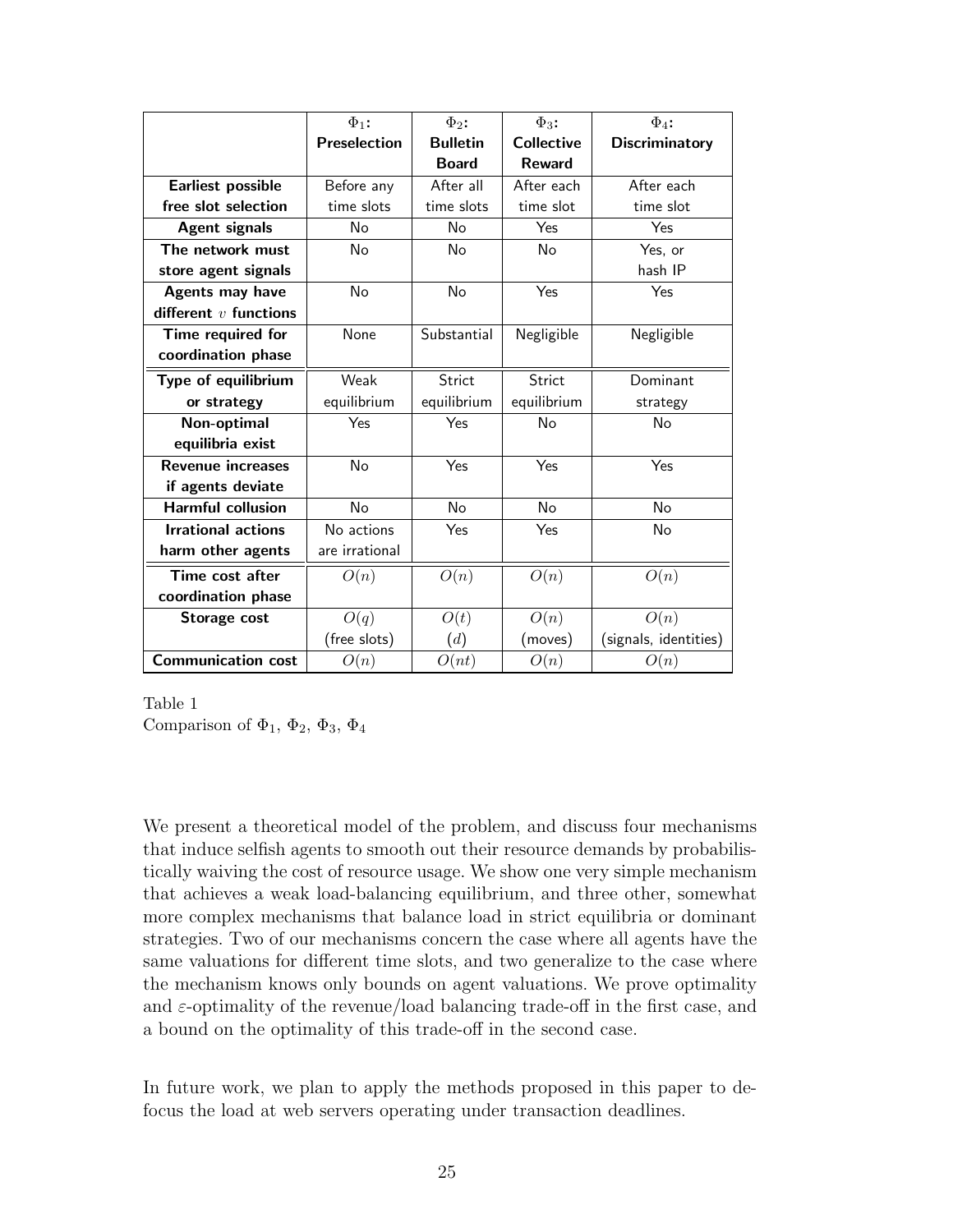#### **References**

- [1] D. Blair. Impact of the Internet on core switching network. In *Proc. of ENPW'98*, Les Arcs, France, March 1998.
- [2] V.P. Crawford and J. Sobel. Strategic information transmission. *Econometrica*, 50(6):1431–1451, November 1982.
- [3] A. Demers, S. Keshav, and S. Shenker. Analysis and simulation of a fair queuing algorithm. *Journal of internetworking research and experience*, pages 3–26, October 1990.
- [4] M.Stoer D.Songhurst, G.Stamoulis. Usage-based charging using effective bandwidths: studies and reality. In *Proceedings of the International Teletraffic Congress, ITC-16*, 1999.
- [5] S. Floyd. Tcp and explicit congestion notification. *ACM Computer Communication Review*, 24(5):10–23, October 1994.
- [6] S. Floyd and V. Jacobson. Random early detection gateways for congestion avoidance. *IEEE/ACM Transactions on Networking*, 1(4):397–413, August 1993.
- [7] D. Fudenberg and J. Tirole. *Game Theory*. MIT Press, 1991.
- [8] R. Gibbens and F. Kelly. Resource pricing and the evolution of congestion control. *Automatica*, 35:1969–1985, 1999.
- [9] R.J. Gibbens and P.B. Key. The use of games to assess user strategies for differential quality of service in the internet. Technical report, Microsoft Research, Cambridge, November 1999.
- [10] P. Key and D. McAuley. Differential QoS and pricing in networks: Where flow control meets game theory. In *IEE Proc Software 146.*, 1999.
- [11] K. Leyton-Brown, R. Porter, S. Venkataraman, and B. Prabhakar. Smoothing out focused demand for network resources (short paper). In *ACM Conference on Electronic Commerce*, 2001.
- [12] J.K. MacKie-Mason and H. Varian. Pricing the internet. In B. Kahin and J. Keller, editors, *Public Access to the Internet*. Prentice-Hall, 1994.
- [13] B. Mitchell. Pricing policies in selected European telephone systems. In *Proceedings of 6th Conference on Telecommunications Policy Research*, pages 437–475, 1978.
- [14] A. Odlyzko. A modest proposal for preventing internet congestion. Technical Report TR 97.35.1, AT&T Research, September 1997.
- [15] M.J. Osborne and A. Rubinstein. *A Course in Game Theory*. MIT Press, 1994.
- [16] R. Pan, L. Breslau, B. Prabhakar, and S. Shenker. Approximate fairness through differential dropping. In *Submitted*, 2001.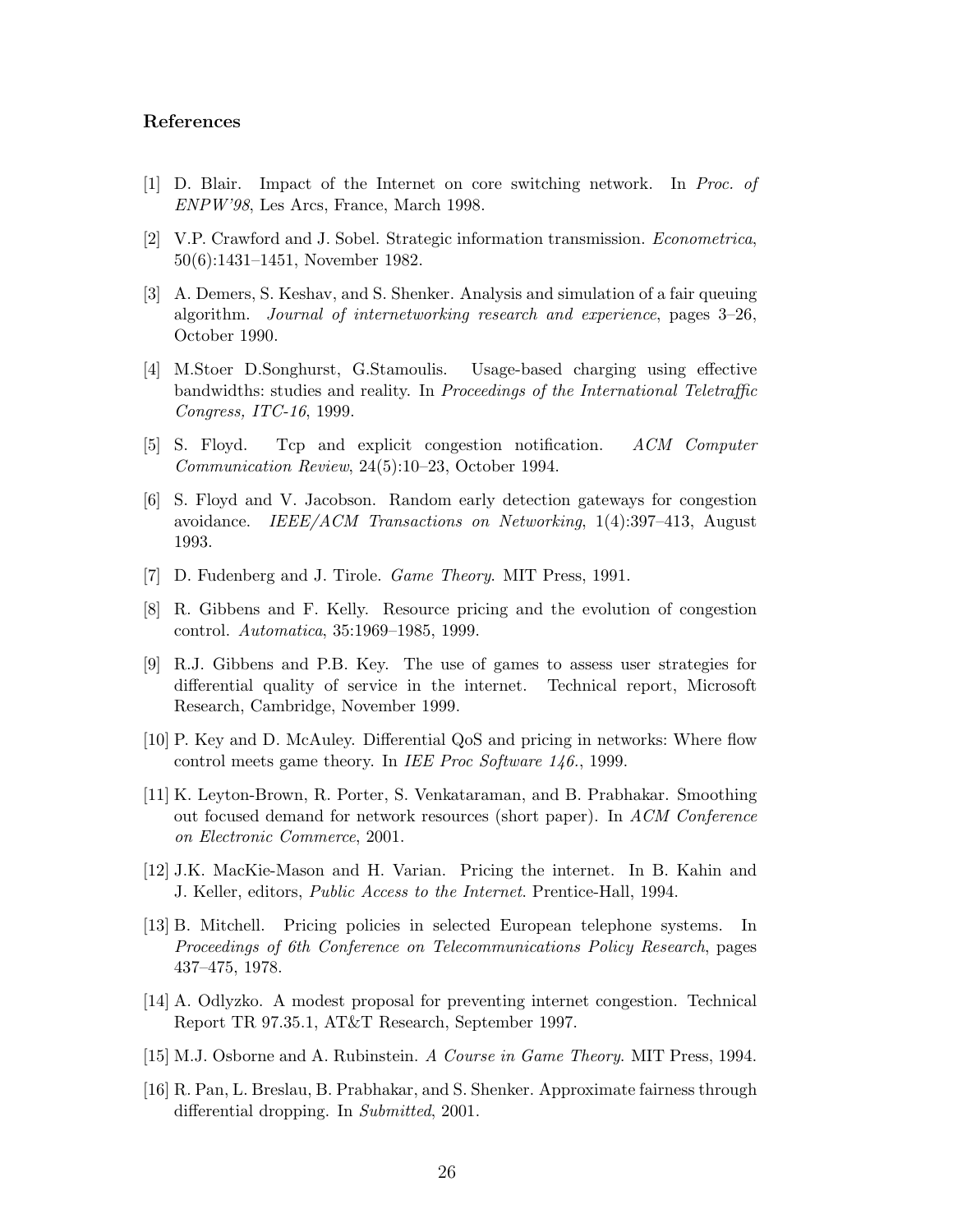- [17] R. Pan, B. Prabhakar, and K. Psounis. CHOKe: A stateless active queue management scheme for approximating fair bandwidth allocation. In *Proceedings of IEEE INFOCOM 2000*, pages 942–951, 2000.
- [18] S. Shenker. Making greed work in networks: A game-theoretic analysis of switch service disciplines. *IEEE/ACM Transactions on Networking*, 3:819–831, 1995.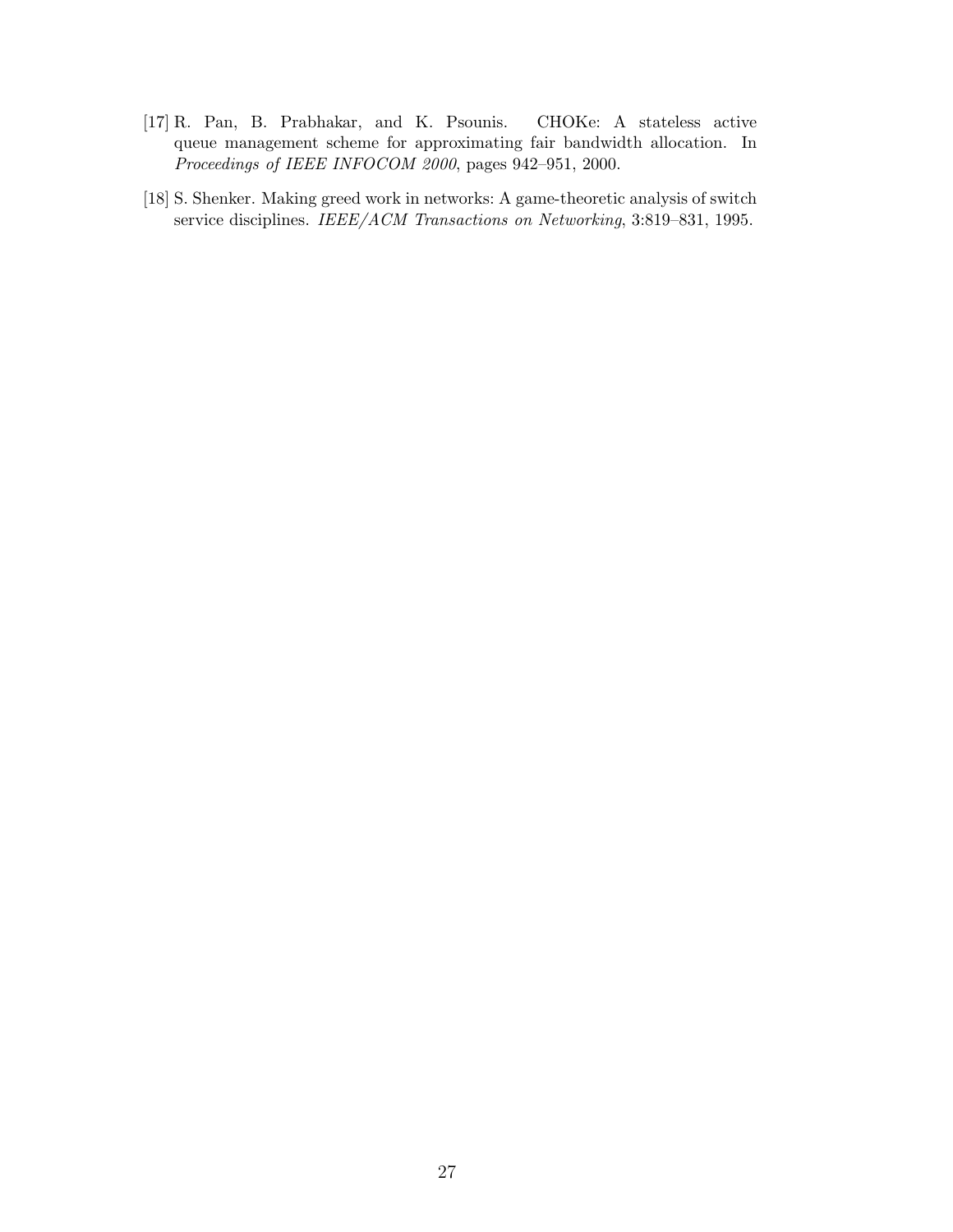## **A Proofs of Theorems**

**Theorem 1**  $(\Phi_1, \varphi_1^*)$  *is optimal.* 

**PROOF.** Let  $E[R_i|\Phi,\varphi]$  be the expected revenue extracted from agent  $a_i$ , given mechanism  $\Phi$  and equilibrium  $\varphi$ . First, we prove by contradiction that Φ<sup>1</sup> yields at least as large a z as any other Φ, both given the *same* equilibrium of the respective mechanisms. Assume that there exists a pair  $(\Phi, \varphi)$  such that  $z(\Phi, \varphi) > z(\Phi_1, \varphi)$ . Since the equilibrium is constant, we can expand z on both sides and simplify to get  $E[R|\Phi,\varphi] > E[R|\Phi_1,\varphi]$ , which implies  $E[R_i|\Phi,\varphi] > E[R_i|\Phi_1,\varphi]$  for at least one agent  $a_i$ .  $\Phi_1$  sets values of p, q and m so that for all slots agent  $a_i$ 's expected utility is  $v(s) - E[R_i] \Phi_1, \varphi] = 0.$ Thus for  $\Phi$  we have  $\forall s u_i(s) < 0$ , implying that  $\Phi$  is non-participation-safe, a contradiction.

Second, we consider the case where  $\Phi$  and  $\Phi_1$  give rise to different equilibria. As described above, under  $\varphi_1^*$  agents deterministically distribute themselves so as to give rise to the distribution  $d^*$ . Recall that  $d^*$  is an ideal distribution:  $\forall \varphi \left( z(\Phi_1, \varphi_1^*) \geq z(\Phi_1, \varphi) \right)$ . Thus,  $\forall \Phi, \varphi \ z(\Phi_1, \varphi_1^*) \geq z(\Phi_1, \varphi) \geq z(\Phi, \varphi)$ .  $\Box$ 

**Theorem 2** *When agents have identical utility functions and no signals are given to agents and the network preselects* p *before agents move, all equilibria are either weak or focused-loading.*

**PROOF.** Consider two agents  $a_i$  and  $a_j$ , without restriction. The network has only three choices with respect to  $a_i$ 's preferences:

- (1)  $a_i$  strictly prefers some slot  $s_k$  to every other slot. However, every other agent  $a_j$  has the same preference. Therefore, no agents will choose any other slot. This is a strict equilibrium, but it is also a focused-loading equilibrium.
- (2)  $a_i$  will (non-strictly) prefer some slot  $s_k$  to all other slots: he will strictly prefer  $s_k$  to  $s_l$ , and will be indifferent between  $s_k$  and at least one other slot. Thus no agents will choose slot  $s_l$ , and g will not be minimized. Any set of mixed strategies over slots between which agents are indifferent will constitute a weak equilibrium.
- (3)  $a_i$  is indifferent between all pairs of slots  $s_k$  and  $s_l$ . In this case  $a_i$  receives the same payment regardless of his action, so randomizing uniformly over all the slots is not a dominated strategy. Indeed, randomization is a weak, load-balancing equilibrium, as shown above.

The only strict equilibrium is a focused-loading equilibrium; all other equilibria are weak.  $\Box$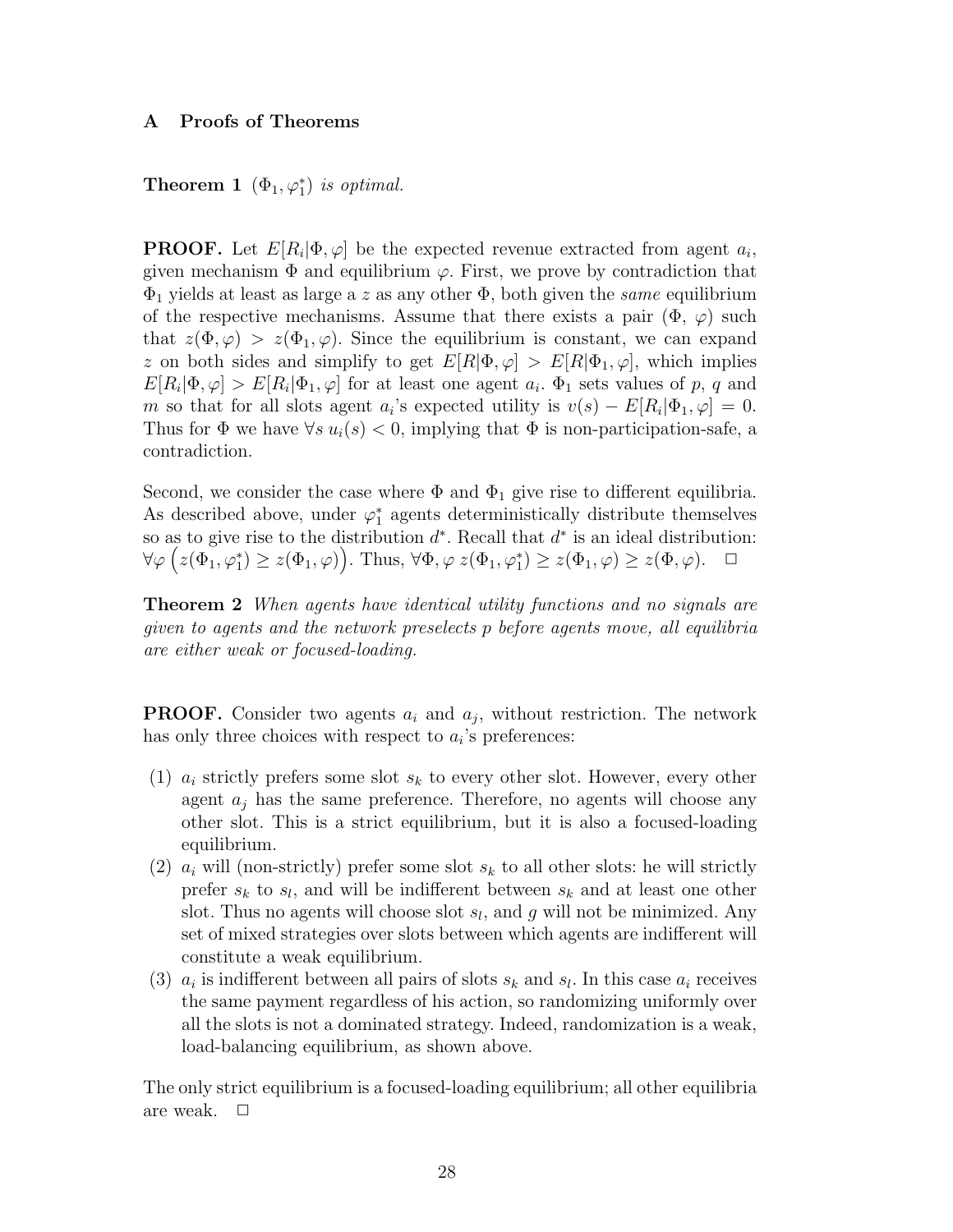**Theorem 3** *There does not exist an optimal*  $(\Phi, \varphi)$  *for which*  $\varphi$  *is a strict equilibrium and*  $m \le v(\overline{s})$ *.* 

**PROOF.** We will prove this statement by contradiction. Assume that there exists an optimal  $(\Phi, \varphi)$  in which  $\varphi$  is a strict equilibrium. Since  $\varphi$  is a strict equilibrium, the difference (call it  $x$ ) between expected utility from slot  $s$ and the highest expected utility of any other slot must be positive. By the assumption that  $m \le v(\overline{s})$ , deviation to  $\overline{s}$  would result in no less than 0 utility. Thus by strictness of  $\varphi$ , agents in slots  $s \neq \overline{s}$  have positive expected utility of x. If we create  $\Phi'$  by altering  $P_i$  so that the expected utility of s is decreased by  $x$ , then the revenue is increased, and it is still an equilibrium (albeit weak) for  $a_i$  to select slot s. The fact that revenue is higher in  $(\Phi', \varphi)$ than  $(\Phi, \varphi)$  but that both give rise to the same distribution contradicts the claim that  $(\Phi, \varphi)$  is optimal.  $\Box$ 

**Lemma 1**  $\forall i \ d_i^{\gamma}$  *is ideal under*  $\Phi_2$ *.* 

**PROOF.** Define  $d_i \geq d'_j$  as  $\forall s \ d_i(s) \geq d'_j(s)$ . We will prove the following statement that is stronger than the theorem:  $\forall j, i \geq j$ , there exists an ideal distribution  $d_i^*$  such that  $d_i^* \geq d_j^{\gamma}$ .

We will first prove this statement by induction on  $j$ . The base case, where  $j = 0$ , trivially holds because  $\forall s \, d_0^{\gamma}(s) = 0$ .

For the inductive step, assume that there exists a  $d_i^*$  for all  $i \geq j$  such that  $d_i^* \geq d_j^{\gamma}$ , in order to prove that there exists a  $d_i^*$  for all  $i \geq j+1$  such that  $d_i^* \geq d_{j+1}^{\gamma}$ . From the inductive assumption we know that there exists a  $d_i^* \geq d_j^{\gamma}$ for each  $i \geq j+1$ . Let  $s_k = \gamma(j+1)$ : hence  $s_k = \arg \max_s \Delta(d_j, s)$ .

We now prove that there exists an ideal distribution  $d_i^*$  consistent with this greedy choice. If  $d_i^*(s_k) \ge d_j^{\gamma}(s_k) + 1$ , then  $d_i^* = d_i^*$ . Otherwise,  $d_i^*(s_k) = d_j^{\gamma}(s_k)$ . Consider a slot  $s_l$  where  $d_i^*(s_l) \geq d_j^{\gamma}(s_l)+1$ . Let  $\Upsilon(d, s, c)$  be distribution d but with c agents added to slot s. Let  $d' = \Upsilon(d_i^*, s_i, -1)$ , and let  $d'' = \Upsilon(d', s_k, 1)$ . We know from the first property of  $\Delta$  that  $\forall s \ (\Delta(d', s) \leq \Delta(d'_j, s))$ , since  $d' \geq d'_{j}$ . Similarly, from the second property of  $\Delta$  we know that  $\Delta(d', s_{k}) =$  $\Delta(d_j^{\gamma}, s_k)$ , since  $d'(s_k) = d_j^{\gamma}(s_k)$ . Therefore,  $s = s_k$  maximizes  $\Delta(d', s)$ . This implies that  $z(\Phi, d'') \geq z(\Phi, \Upsilon(d', s_l, 1))$ . Since  $\Upsilon(d', s_l, 1) = d_i^*$  is ideal,  $d''$ must also be ideal. Since  $d'' \geq d_{j+1}^{\gamma}$ , we have proven the inductive step.  $\Box$ 

**Theorem 4**  $(\Phi_2, \varphi_2)$  *is*  $\varepsilon$ -*optimal.* 

**PROOF.** First, we prove by contradiction that  $\Phi_2$  yields z that is within  $n\epsilon$ of any other Φ, both given the *same* equilibrium. Assume that there exists a